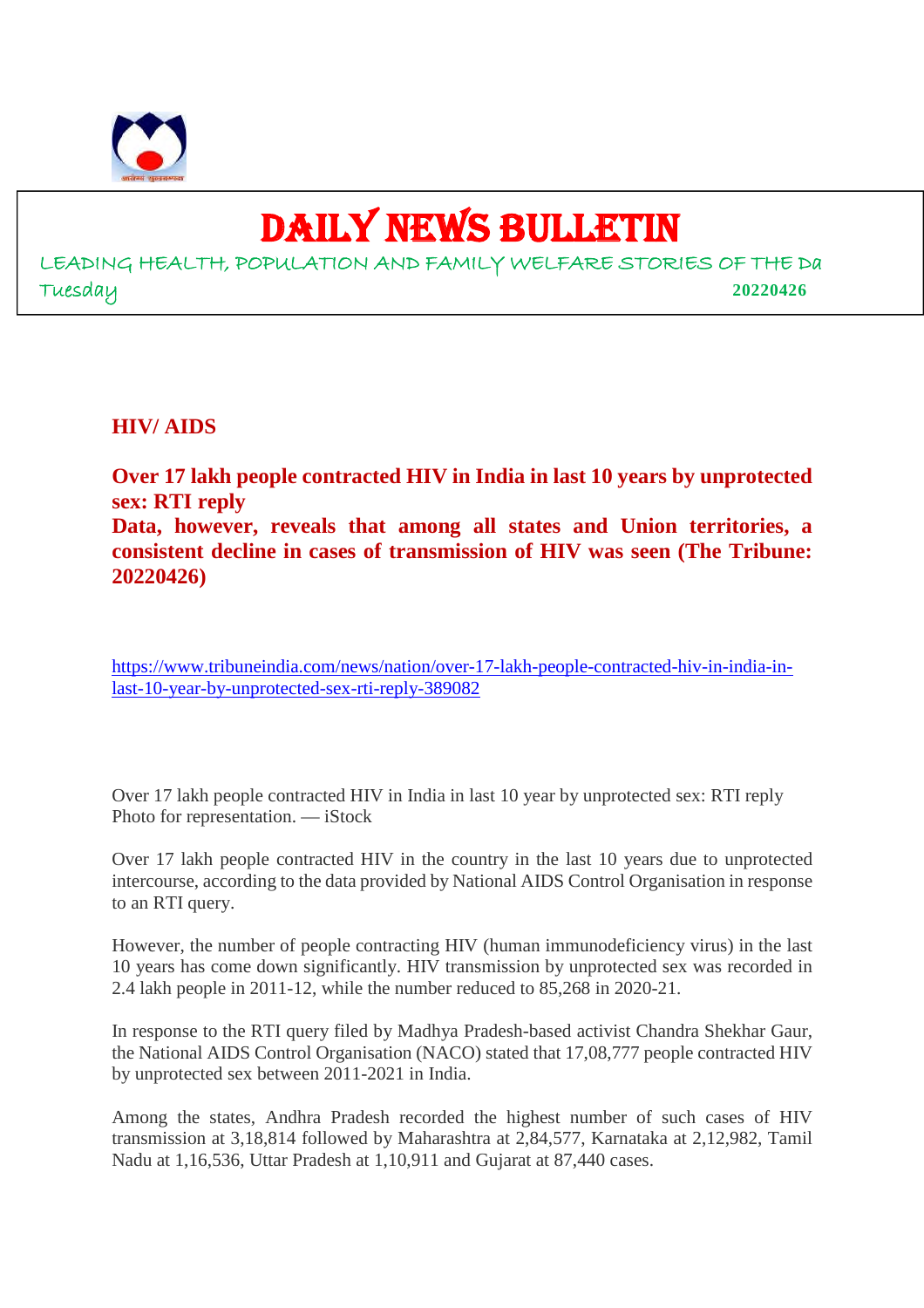Also, 15,782 people contracted HIV by transmission through blood and blood products from 2011-12 to 2020-21, and 4,423 contracted the disease by mother to child transmission according to 18 month antibody testing data.

Among all states and Union territories, a consistent decline in cases of transmission of HIV was seen, the data said.

As of 2020, there are 23,18,737 people living with HIV, including 81,430 children, in the country.

The information on modes of transmission of HIV has been recorded by the counselor from the response given by HIV positive individuals during the time of pre-test/post-test counseling so the data is self-reported, the RTI application said.

HIV attacks the body's immune system. If HIV is not treated, it can lead to AIDS (acquired immunodeficiency syndrome).

The virus can be transmitted through contact with infected blood, semen or vaginal fluids.

Within a few weeks of HIV infection, flu-like symptoms such as fever, sore throat and fatigue can occur. Then the disease is usually asymptomatic until it progresses to AIDS. AIDS symptoms include weight loss, fever or night sweats, fatigue and recurrent infections.

HIV has no effective treatment. However, it can be managed with proper medical care.

Satish Koul, Director, Internal Medicine, Fortis Memorial Research Institute, Gurugram said the HIV situation in India has been stabilising in the last one decade.

"India has a very good network of NACO, a Government of India organisation, which is responsible for managing HIV patients right from his/her diagnosis. With easy availability of Highly Active Anti Retroviral Treatment (HAART), the prognosis of HIV patients has improved over the last two decades. In fact since the year 2000, the prevalence of HIV infected patients is on a declining trend," he told PTI.

On the declining trend in the transmission cases of HIV, Prabhat Ranjan Sinha, Senior Consultant, Internal Medicine, Aakash Healthcare, Dwarka said due to the Covid-19 pandemic and lockdown restrictions, HIV detection has been low in the country for the past two years.

"Now that Covid has passed us by, the number of HIV patients is likely to rise. If a person tests positive for HIV, he should begin antiretroviral therapy (ART) as soon as possible," he added.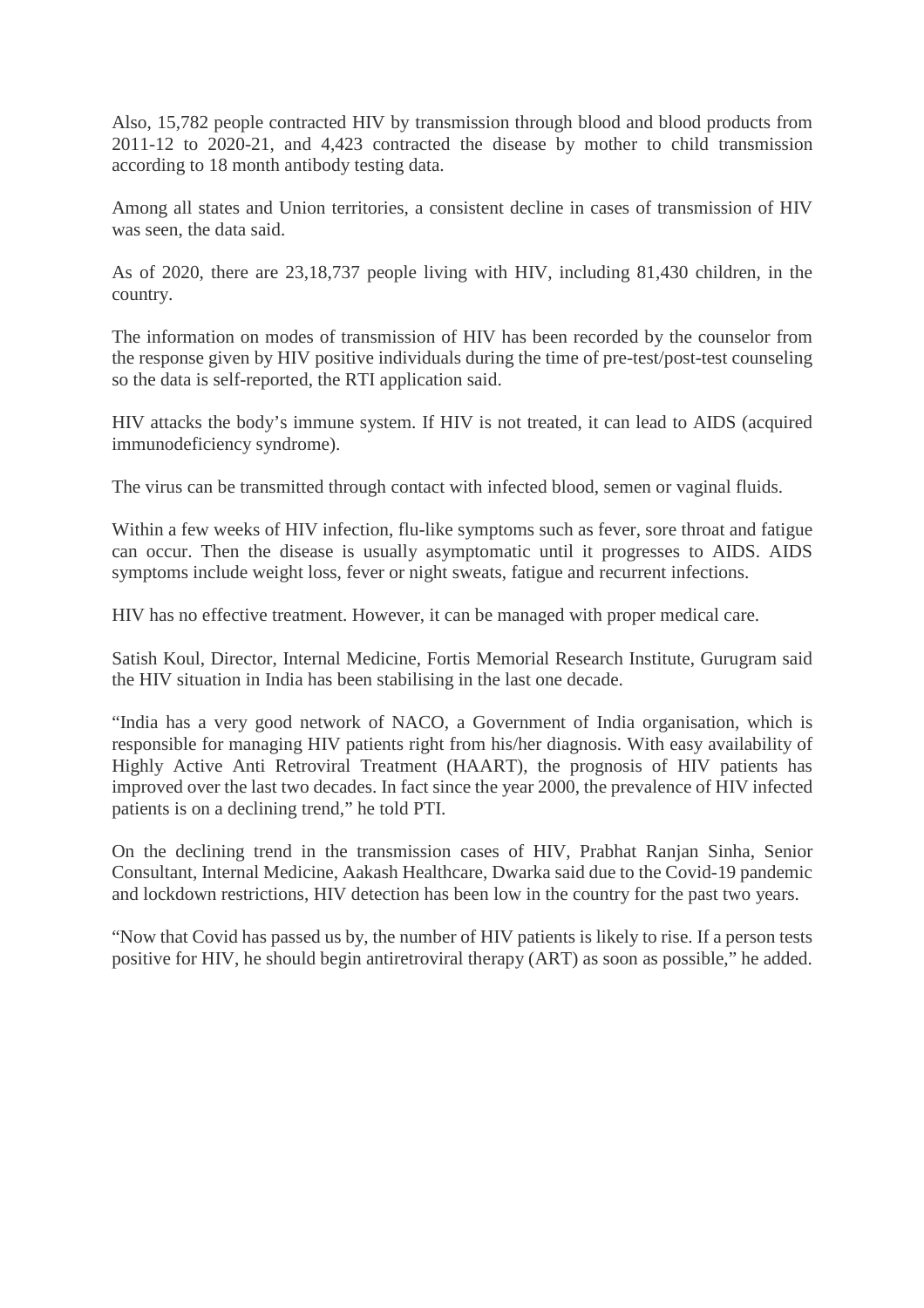#### **Anemia**

**Screen and treat with iron-folic acid approach efficacious in reducing prevalence of anaemia Anaemia remains a public health problem in India, particularly among women, says senior scientist Dr Raghu Pullakhandham (The Tribune: 20220426)**

https://www.tribuneindia.com/news/health/screen-and-treat-with-iron-folic-acid-approachefficacious-in-reducing-prevalence-of-anaemia-388813

Screen and treat with iron-folic acid approach efficacious in reducing prevalence of anaemia Photo for representational purpose only. Thinkstock

The 'screen and treat with iron-folic acid' approach is efficacious in reducing prevalence of anaemia among women of reproductive age, and significant treatment effects persist for a period of one year, found a study by the ICMR's National Institute of Nutrition.

Anaemia remains a public health problem in India, particularly among women, Dr Raghu Pullakhandham, a senior scientist at the National Institute of Nutrition (NIN) and lead investigator of the study, told PTI.

"The population approach to anaemia has been prophylactic iron-folic acid (IFA) supplementation since the last four decades, yet, the prevalence of anaemia has remained stubbornly above 50 per cent among Indian women," Pullakhandham said.

In an attempt to strengthen anaemia control, the government recently launched the 'Anemia Mukt Bharat (AMB)' programme, which, in addition to the existing prophylactic IFA supplementation for women of reproductive age, advocated an additional screening for blood hemoglobin levels and treatment with IFA tablets.

This approach was evaluated by ICMR-NIN, Hyderabad, among 470 women of 17-21 years in age.

Screening for hemoglobin followed by treatment with IFA for 90 days reduced the prevalence of anaemia by 40 per cent—reduced from 70 to 30 per cent—and improved the body iron stores as estimated by serum ferritin, an iron storage protein, Pullakhandham stated.

When the same women are followed up again in one year time, there is a small decline in hemoglobin levels (by  $0.5g/dL$ ) and an increase in anaemia prevalence (by 10 per cent), which is still lower compared to anaemia at the start of the study (70 per cent), he explained.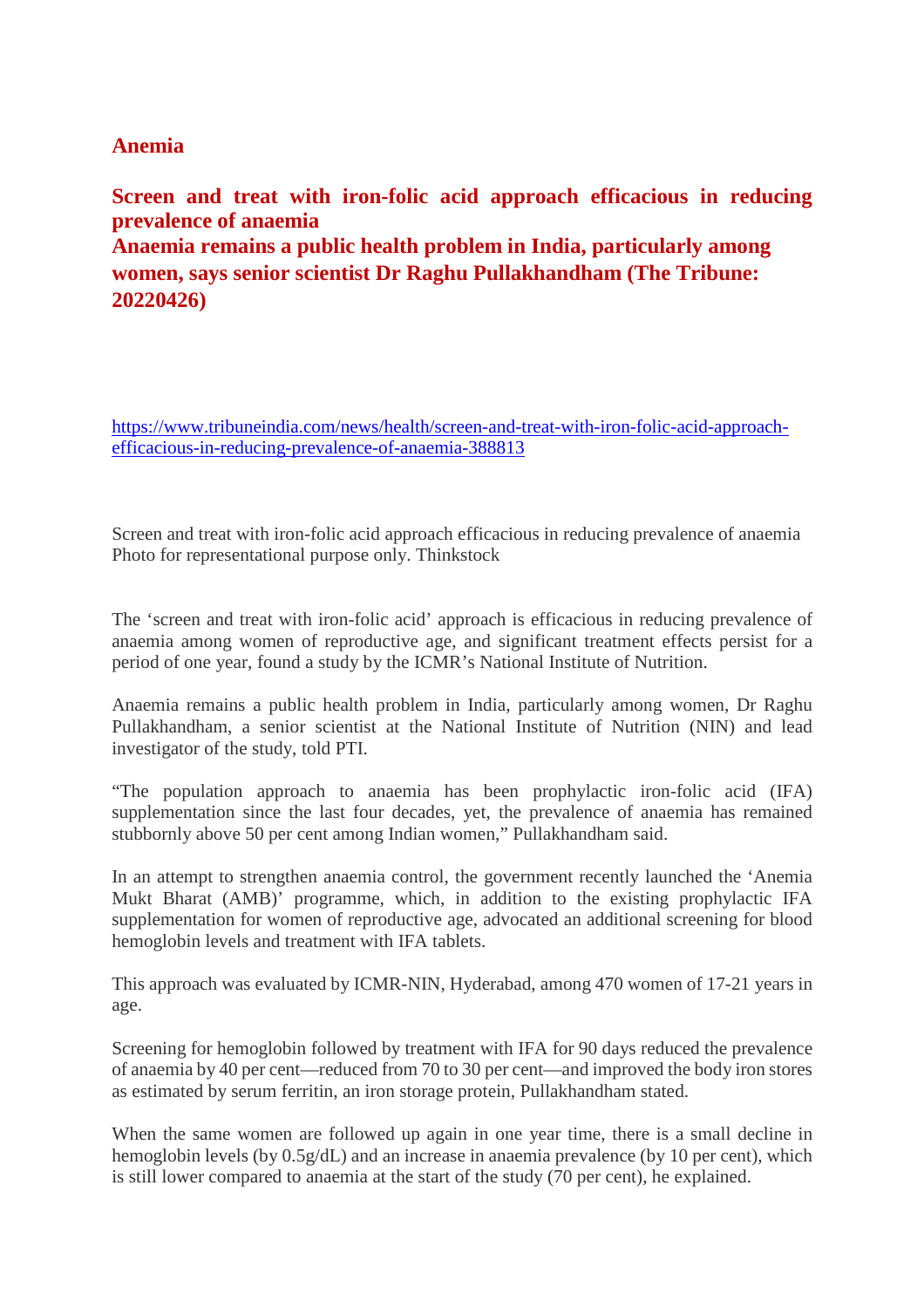"This study, therefore, demonstrates that screening followed by IFA supplementation as suggested by 'Anemia Mukt Bharat' guidelines is efficacious in reducing the prevalence of anaemia among WRA, and significant treatment effects persist for a period of one year, " he said.

#### **Covid-19 three times more lethal than influenza**

#### **Covid-19 three times more lethal than influenza Study finds that Covid-19 is associated with higher risk of infection severity and admission to ICU(The Tribune: 20220426)**

https://www.tribuneindia.com/news/health/covid-19-three-times-more-lethal-than-influenza-388572

Adults hospitalised with COVID-19 are at significantly higher risk of complications and death than those with influenza, despite being younger and having fewer chronic illnesses, according to a study conducted in Spain.

The finding, being presented at this year's European Congress of Clinical Microbiology & Infectious Diseases (ECCMID) in Lisbon, Portugal from April 23-26, also suggests that COVID-19 is associated with both longer stays in hospital and intensive care, and costs nearly twice as much to treat.

The researchers from the Hospital del Mar in Barcelona, Spain examined medical records of 187 patients—average age 76 years and 55 per cent male—admitted to hospital with seasonal influenza infection between 2017 and 2019.

They also analysed records of 187 COVID-19 patients—average age 67 years and 49 per cent male—hospitalised during the first wave of the pandemic between March and May, 2020, who all required oxygen therapy at admission.

In both groups, patients were enrolled consecutively until the required sample size was reached.

The study compared clinical characteristics, healthcare resource use outcomes, including length of stay, admission to intensive care, hospital costs, and death.

Influenza patients tended to have more existing chronic illnesses and problems performing activities of daily living than COVID-19 patients, but were less likely to be overweight or obese.

The analysis found that COVID-19 was associated with higher risk of infection severity and admission to ICU.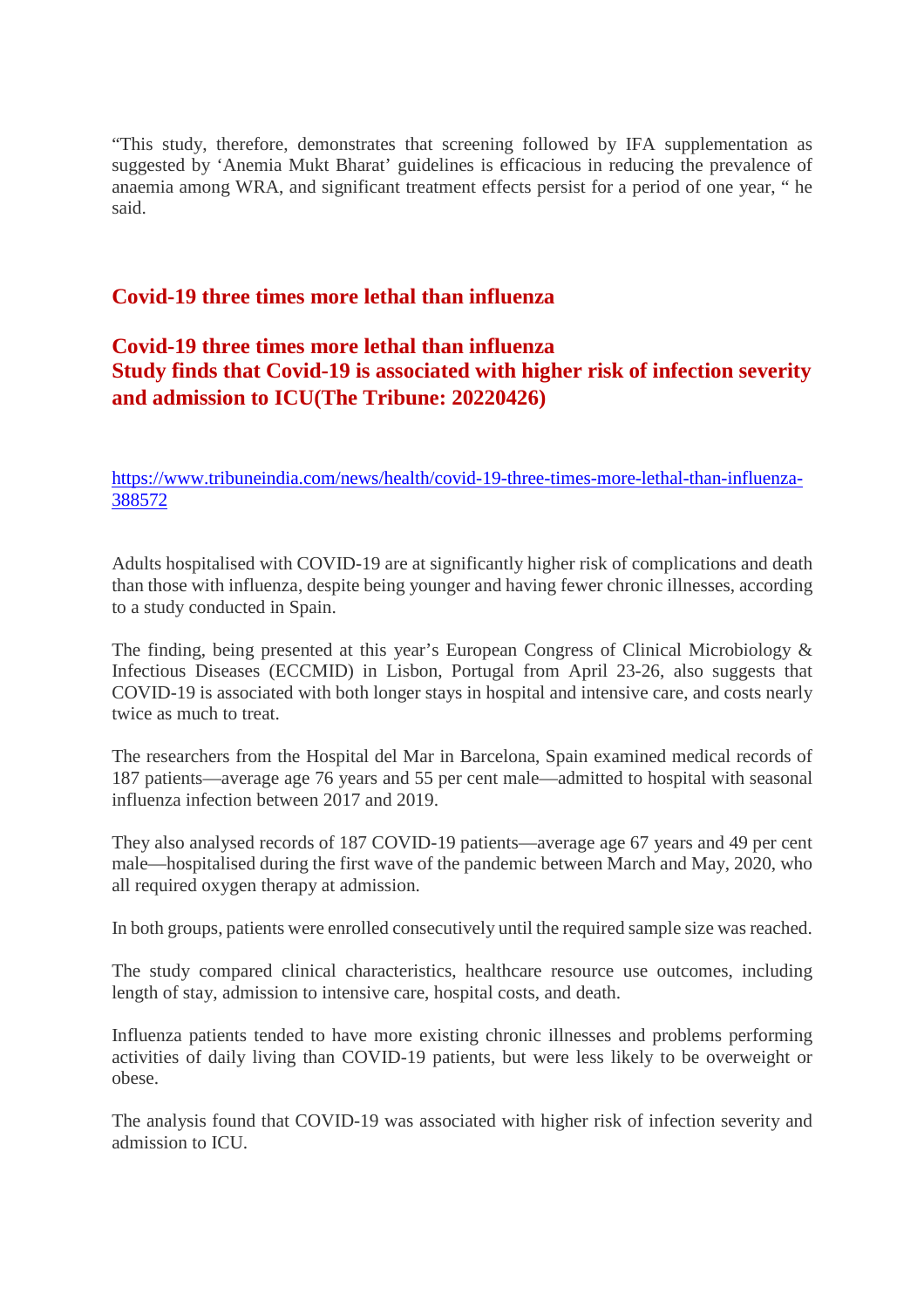"Our findings suggest COVID-19 is far more lethal than influenza. Despite influenza patients being older and having more comorbid illnesses, COVID-19 patients had consistently worse health outcomes and were considerably more expensive to treat," said study lead author Inmaculada Lopez Montesinos from the Hospital del Mar.

"Even for those people who are lucky enough to survive COVID-19 and make it out of the hospital, they will be forever scarred by the consequences. It is vital that people get fully vaccinated and boosted against both viruses," Montesinos said.

COVID-19 patients were more likely to experience certain complications such as acute kidney injury, blood clots, and moderate to severe acute respiratory distress syndrome, where the lungs cannot provide the body's vital organs with enough oxygen.

On the other hand, influenza patients were more likely to suffer from bacterial pneumonia, according to the researchers.

Overall, 29 out of 187 (15 per cent) COVID-19 patients and 10 out of 187 (5 per cent) influenza patients died of any cause within 30-days of hospitalisation, and the death rate after 90 days was even higher, they said.

The authors of the study noted that there were no differences in mortality trends between the three seasonal influenza periods studied.

After accounting for potential confounders including age, comorbidities, sex, disease severity, presence of pneumonia, and corticosteroid treatment, the researchers found that COVID-19 patients were more than three times as likely to die within 30 and 90 days of being admitted to hospital than influenza patients.

Further analyses showed that COVID-19 patients spent far longer in hospital compared with influenza patients, the researchers said.

The average cost of critical care for COVID-19 patients was almost twice as much as for influenza patients, they said, adding pharmacy treatment and testing costs were also significantly higher in the COVID-19 group.

The authors acknowledge that several limitations of their study, including that it was conducted in one tertiary-care hospital in Spain, so the findings might not be generalisable to other populations.

They also noted that no genotyping studies were conducted, and although it is highly likely that COVID-19 patients were affected by wild-type B.1, the results may not reflect the current scenario in which multiple SARS-CoV-2 variants are circulating globally.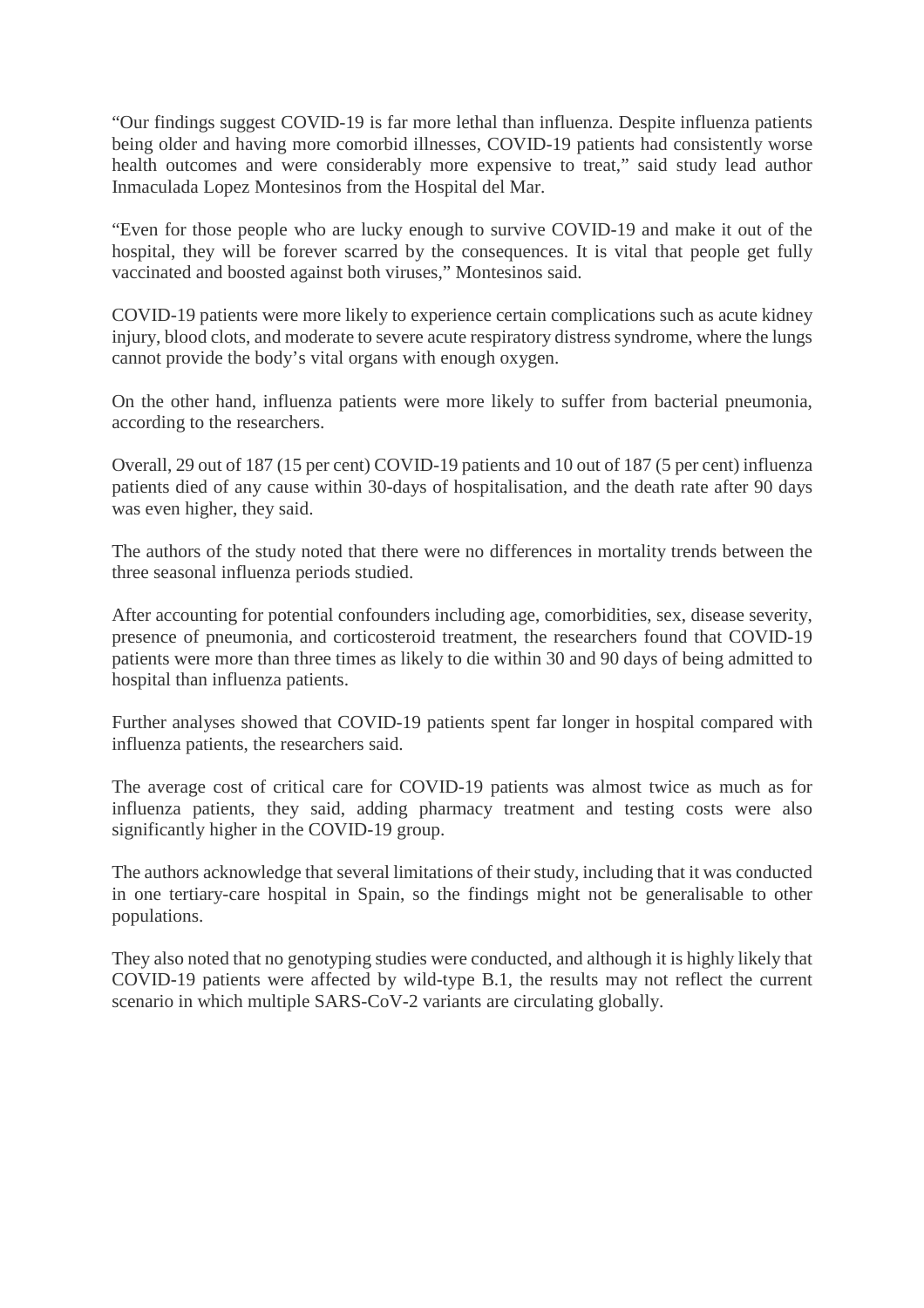#### **Covid-19 three times more lethal than influenza Study finds that Covid-19 is associated with higher risk of infection severity and admission to ICU(The Tribune: 20220426)**

https://www.tribuneindia.com/news/health/covid-19-three-times-more-lethal-than-influenza-388572

Adults hospitalised with COVID-19 are at significantly higher risk of complications and death than those with influenza, despite being younger and having fewer chronic illnesses, according to a study conducted in Spain.

The finding, being presented at this year's European Congress of Clinical Microbiology & Infectious Diseases (ECCMID) in Lisbon, Portugal from April 23-26, also suggests that COVID-19 is associated with both longer stays in hospital and intensive care, and costs nearly twice as much to treat.

The researchers from the Hospital del Mar in Barcelona, Spain examined medical records of 187 patients—average age 76 years and 55 per cent male—admitted to hospital with seasonal influenza infection between 2017 and 2019.

They also analysed records of 187 COVID-19 patients—average age 67 years and 49 per cent male—hospitalised during the first wave of the pandemic between March and May, 2020, who all required oxygen therapy at admission.

In both groups, patients were enrolled consecutively until the required sample size was reached.

The study compared clinical characteristics, healthcare resource use outcomes, including length of stay, admission to intensive care, hospital costs, and death.

Influenza patients tended to have more existing chronic illnesses and problems performing activities of daily living than COVID-19 patients, but were less likely to be overweight or obese.

The analysis found that COVID-19 was associated with higher risk of infection severity and admission to ICU.

"Our findings suggest COVID-19 is far more lethal than influenza. Despite influenza patients being older and having more comorbid illnesses, COVID-19 patients had consistently worse health outcomes and were considerably more expensive to treat," said study lead author Inmaculada Lopez Montesinos from the Hospital del Mar.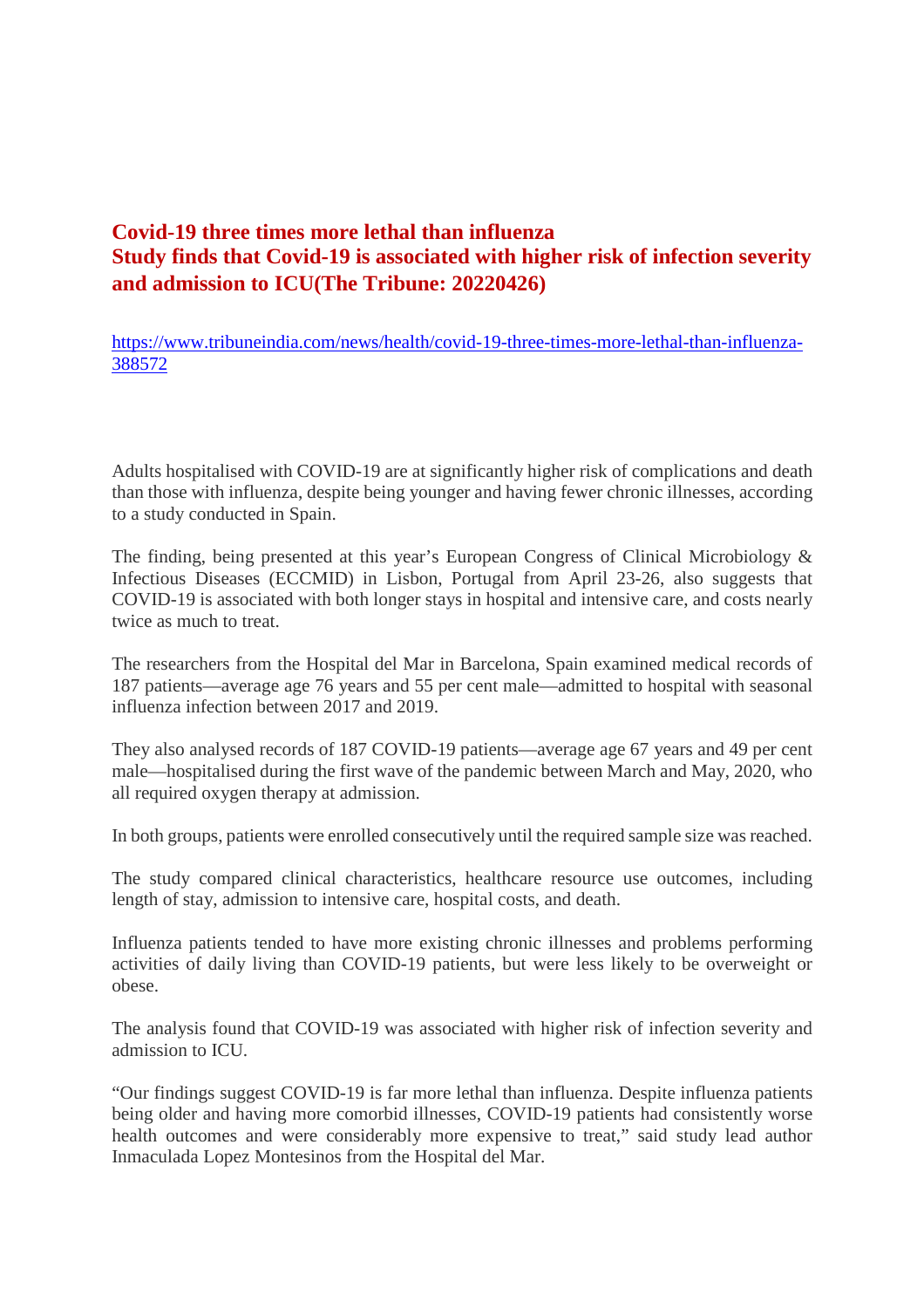"Even for those people who are lucky enough to survive COVID-19 and make it out of the hospital, they will be forever scarred by the consequences. It is vital that people get fully vaccinated and boosted against both viruses," Montesinos said.

COVID-19 patients were more likely to experience certain complications such as acute kidney injury, blood clots, and moderate to severe acute respiratory distress syndrome, where the lungs cannot provide the body's vital organs with enough oxygen.

On the other hand, influenza patients were more likely to suffer from bacterial pneumonia, according to the researchers.

Overall, 29 out of 187 (15 per cent) COVID-19 patients and 10 out of 187 (5 per cent) influenza patients died of any cause within 30-days of hospitalisation, and the death rate after 90 days was even higher, they said.

#### **Rohtak PGIMS begins non-surgical treatment of heart disorders in kids(**

#### **Rohtak PGIMS begins non-surgical treatment of heart disorders in kids (The Tribune: 20220426)**

https://www.tribuneindia.com/news/haryana/rohtak-pgims-begins-non-surgical-treatment-ofheart-disorders-in-kids-388364

Rohtak PGIMS begins non-surgical treatment of heart disorders in kids A doctor examines child for suspected heart disorder. Tribune photo

Rohtak PGIMS has started non-surgical treatment of heart disorders amongst children. It is the first government health institute in Haryana to provide this facility. Prof Anita Saxena, Vice-Chancellor of the Pt Bhagwat Dayal Sharma University of Health Sciences (UHS), Rohtak, said, "If a child's complexion is turning blue, he/she sweats while having milk, breathes fast, does not gain weight and is contracting pneumonia/infections frequently, the child should be brought to the Cardiology Department, Rohtak PGIMS."

If a child's complexion is turning blue, he/she sweats while having milk, breathes fast, does not gain weight and contracts pneumonia/infections, the child should be brought to the Cardiology Department of the PGIMS. Prof Anita Saxena, VC, Pt Bhagwat Dayal Sharma University of Health Sciences, Rohtak

"The aforesaid symptoms should not be ignored or taken lightly as these indicate heart disorders amongst children," she stated. The VC maintained that a number of children, including newborns having heart disorders, had been treated at the PGIMS during the past three months.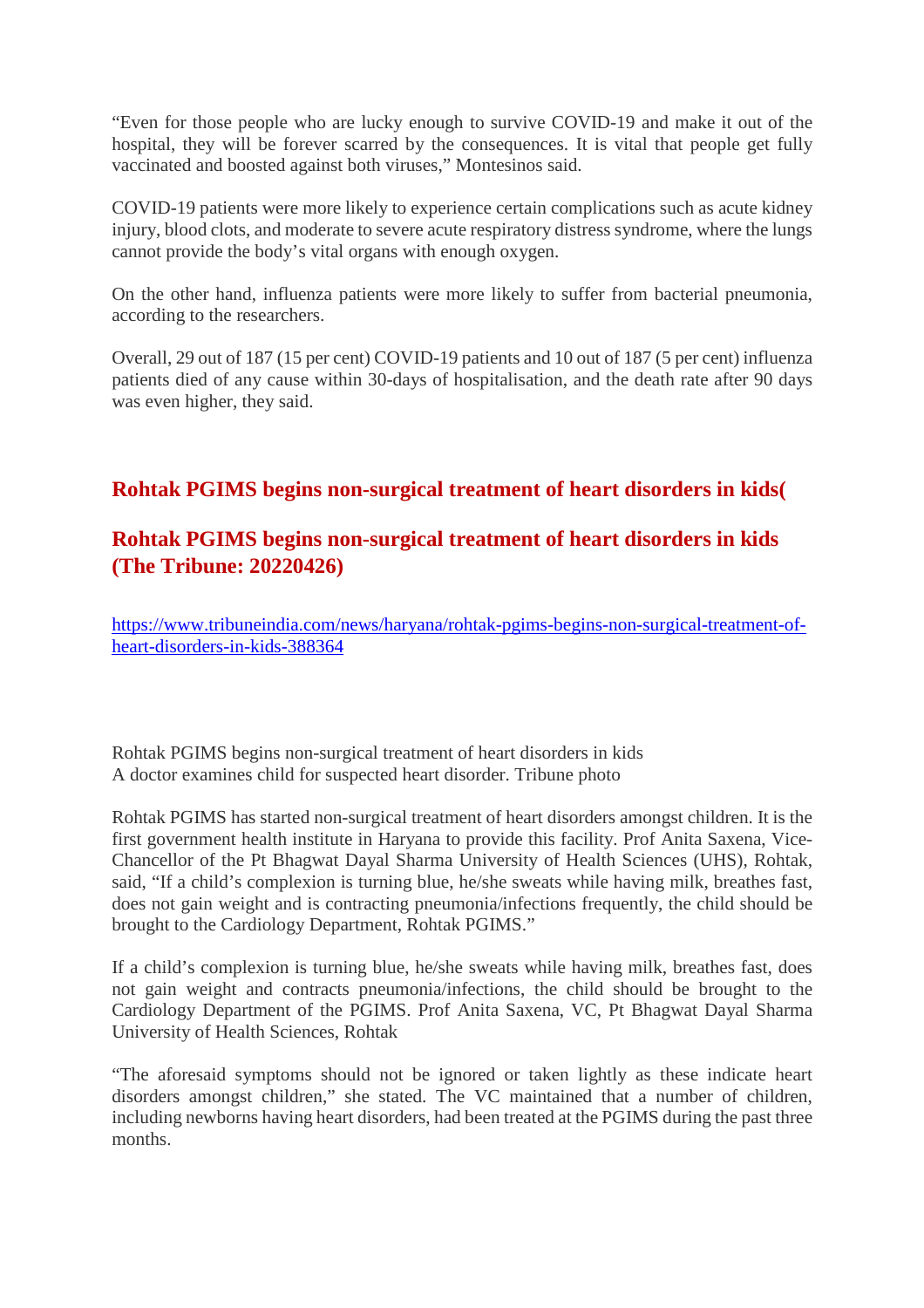"Two children who had reached a critical condition have got a new lease of life in recent days," said Professor Saxena, who has served at the AIIMS, New Delhi, as a paediatric cardiologist.

#### Symptoms in children

—

If a child's complexion is turning blue, he/she sweats while having milk, breathes fast, does not gain weight and contracts pneumonia/infections, the child should be brought to the Cardiology Department of the PGIMS. Prof Anita Saxena, VC, Pt Bhagwat Dayal Sharma University of Health Sciences, Rohtak

"The aforesaid symptoms should not be ignored or taken lightly as these indicate heart disorders amongst children," she stated. The VC maintained that a number of children, including newborns having heart disorders, had been treated at the PGIMS during the past three months.

"Two children who had reached a critical condition have got a new lease of life in recent days," said Professor Saxena, who has served at the AIIMS, New Delhi, as a paediatric cardiologist. —

#### **Unhealthy packaged food**

#### **7 in 10 Indians in favour of 'warning sign' on unhealthy packaged food: Survey**

**There has been a significant rise in consumption of junk food, especially, packaged and processed food, among Indians over the last two decades (The Tribune: 20220426)**

https://www.tribuneindia.com/news/health/7-in-10-indians-in-favour-of-warning-sign-onunhealthy-packaged-food-survey-388259

7 in 10 Indians in favour of 'warning sign' on unhealthy packaged food: Survey Photo for representational purpose only. iStock

Seven out of 10 Indians are in favour of a "red warning sign" on packaged food containing high fat, sugar, and salt, according to a new survey.

The study conducted by Local Circles, a community social media platform, showed 31 per cent of the 11,439 consumers are in favour of a "red warning sign" on such packaged products.

Another 39 per cent said that in addition to the red sign, "there should be a green or orange sign on healthy products" while 20 per cent said every product should have a star rating based on its contents.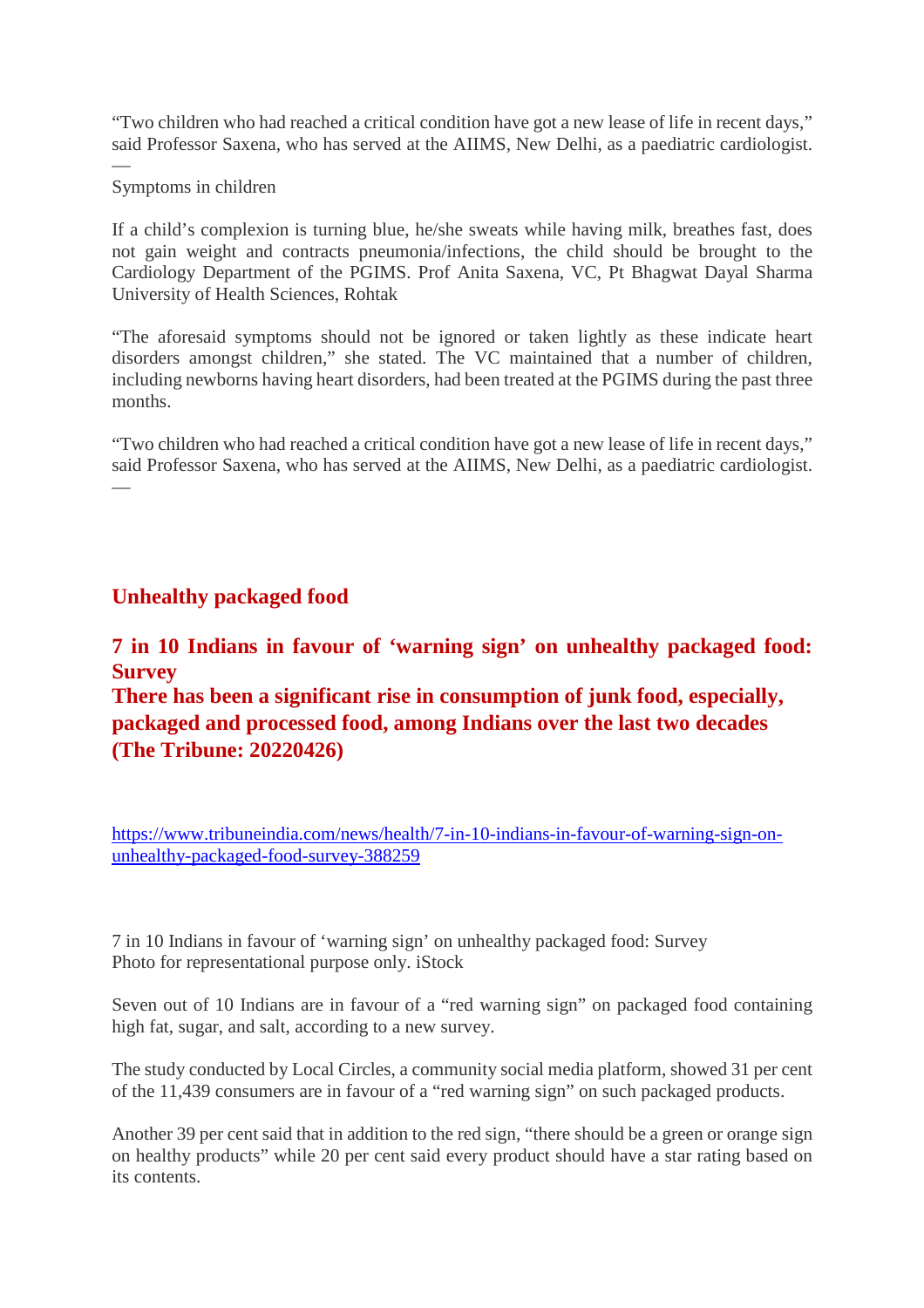Only 8 per cent of the respondents said that "none of the above is needed, packaged food products must continue to be sold without any warnings or signs".

There has been a significant rise in consumption of junk food, especially, packaged and processed food, among Indians over the last two decades.

This has led to an adverse effect on public health as most of these foods contain a high amount of sugar or salt and bad fat ingredients, which result in an increase in non-communicable disease (NCDs) like obesity as well as rise in conditions, such as diabetes and heart disease.

It is estimated that nearly 5.8 million people in India die due to NCDs every year.

One of the solutions to address this fast-growing problem is the introduction of regulations that will help consumers make informed choices when they are planning to consume processed foods, the survey said.

People should be able to distinguish between packaged and processed foods and the one that contains a high amount of salt, sugar, fat (HFSS) content, it said.

The Food Safety and Standards Authority of India has proposed a plan to introduce Health Star Rating (HSR) for packaged food products.

The HSR rates foods on a five-star scale are based on factors such as energy, saturated fat, sodium, total sugar, and healthier aspects such as protein, and natural ingredients.

The regulator has decided to go ahead with a new star rating system for packaged foods and beverages, despite criticism from consumer activist groups and food experts. Consumer activist groups have written to the Ministry of Health and Family Welfare warning that such a system can be easily manipulated by the industry, compromising public health.

They point out that though the 'nutrition information' provides some idea about the product, it does not help consumers in making a healthy choice.

#### **Mohilla ClinicsThe Asian Age: 20220426)**

http://onlineepaper.asianage.com/articledetailpage.aspx?id=16322788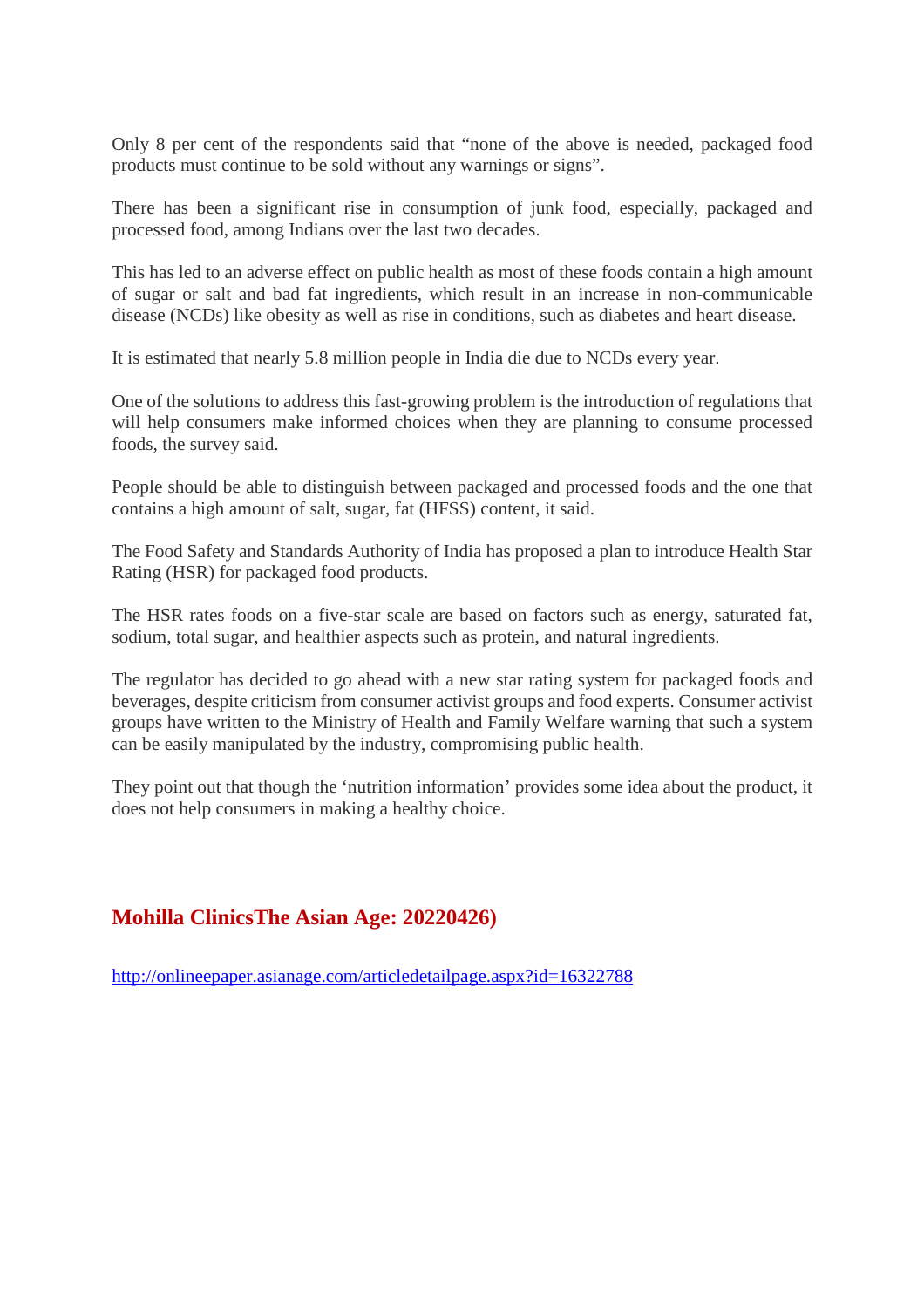## 95% mohalla clinics patients happy with services: Kejriwal

New Delhi, April 25: Delhi chief minister Arvind Kejriwal on Monday said 95 per cent of the patients visiting Aam Aadmi mohalla clinics in the national capital are satisfied with the services provided there.

He also showed a model mohalla clinic and a Delhi government school to his Punjab counterpart Bhagwant Mann, who is on a two-day tour to the city to learn about the best practices of the Aam Aadmi<br>Party's (AAP) model of governance. At a mohalla



clinic, patients told Mr Mann that on an average a person spends just 10 minutes in these clinics to meet the doctor and get their medicines prescribed.

"Ninety-five per cent of the patients visiting the

mohalla clinics are happy with the services. Anybody, be it from any state, can come and get free treatment at these health facilities. "We have opened two mohalla clinics in Delhi's most posh area-Greater Kailash-and a lot of rich patients also come to these centres," Mr Kejriwal told Mr Mann.

Mr Kejriwal told Punjab government officials that the principals of government schools were sent for training abroad and the teachers were trained at  $-PTI$ the IIM.



#### **Malaria (Hindustan Times: 20220426)**

http://onlineepaper.asianage.com/articledetailpage.aspx?id=16322788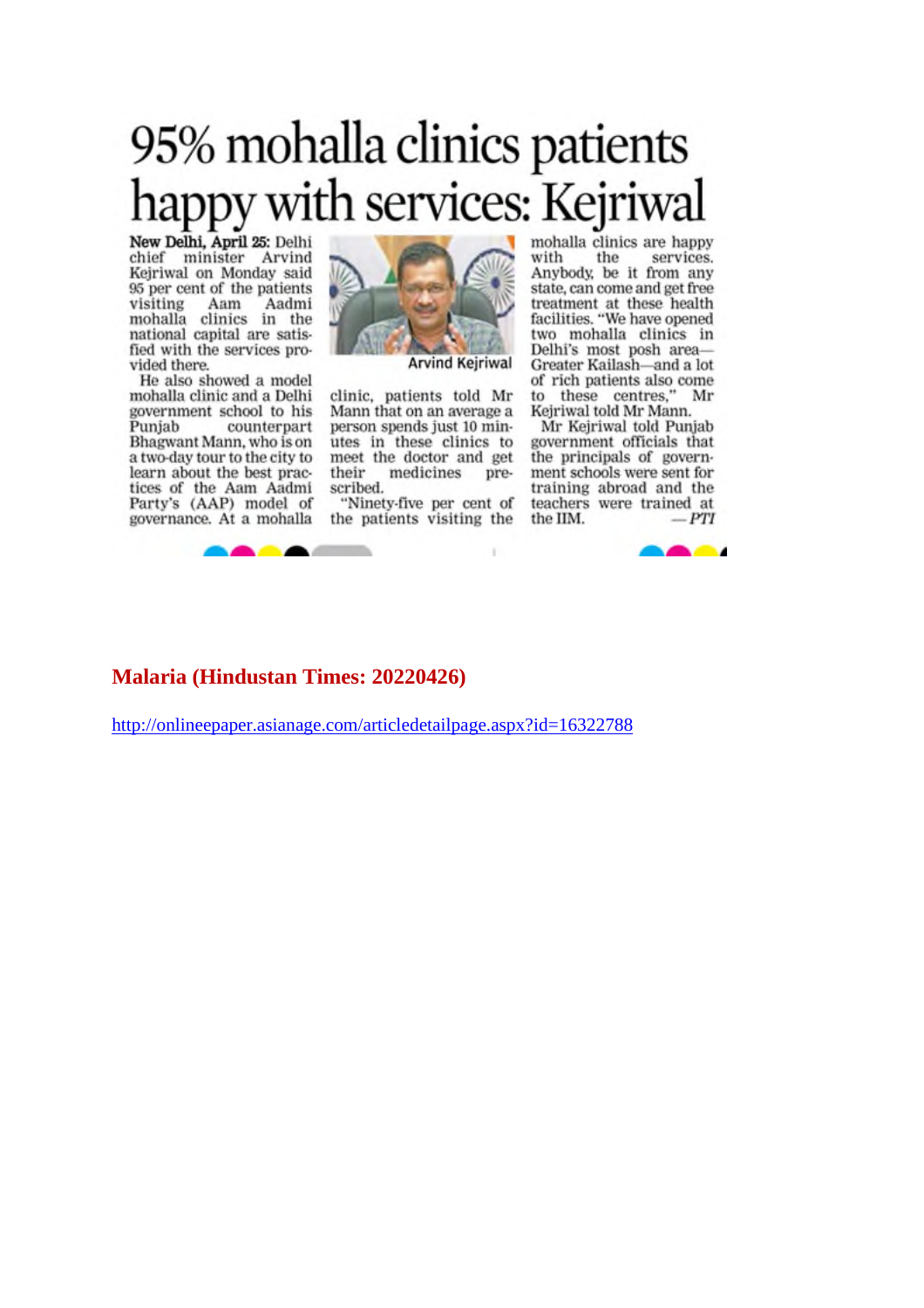

#### **Amid case spike**

#### **Amid case spike, Delhi ups Covid testing (Hindustan Times: 20220426)**

https://epaper.hindustantimes.com/Home/ShareArticle?OrgId=2645c7a3991&imageview=0

For the early detection of Covid-19 infections, the Delhi government is setting up free testing camps across the Capital to ensure that anyone who is experiencing flu-like symptoms can be tracked and isolated. Government officials said over 250 temporary testing camps will be set up across the districts to ensure that the Covid spread is contained early in city.

Delhi on Monday recorded 1,011 new Covid cases and one death from the disease, according to the Delhi government's daily health bulletin. Since Friday, the Capital has been seeing over 1,000 new cases daily.

A senior official of the Delhi government's health department said testing has been ramped up on the directions of the Delhi Disaster Management Authority on April 20.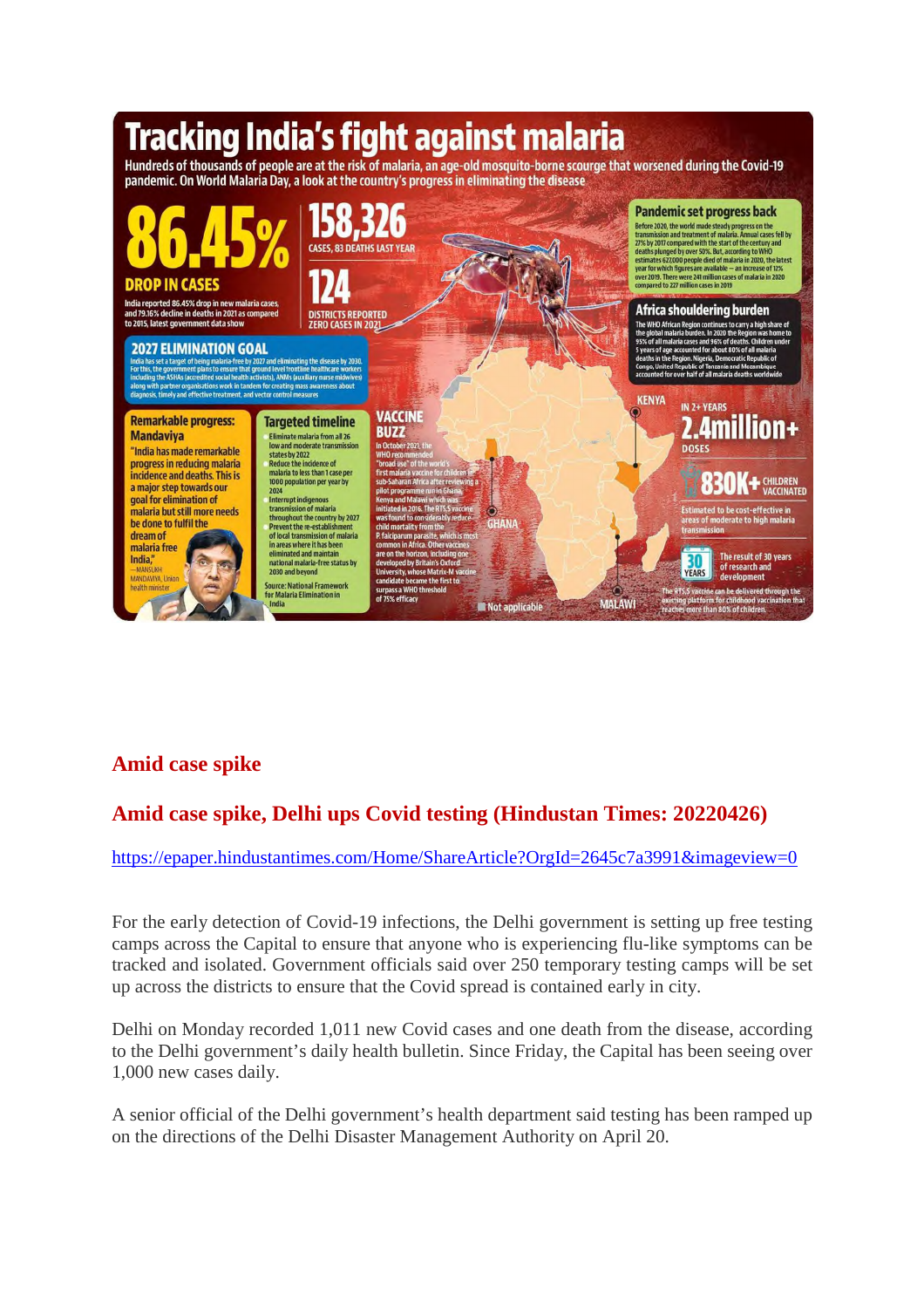Officials also said the government is also working on a plan to start home testing for immobile patients along the lines of the door-to-door vaccine programme. This is likely to be introduced with a small "convenience fee", officials in the know of the matter said.

"Based on the report, the district administration will contact the patient, assess their health condition based on their age and comorbidities while also ascertaining the availability of caregivers," said a health official.

District officials said these testing camps will be temporary in nature and will be moved to different locations based on requirement.

The health department said the government has also restarted the deployment of teams in crowded public places to randomly conduct tests.

"Increasing testing will help in the early detection and also contain the spread of the virus," said Dr Suneela Garg, professor and member of the Lancet Commission Covid India Task Force.

#### **Gut health**

#### **Why is gut health taking over TikTok?**

**Chronic, unexplained abdominal pain, constipation and diarrhea are all signs of poor gut health, experts said. People may also feel sluggish, or "blah. (The Indian Express:20220426)**

https://indianexpress.com/article/lifestyle/health/gut-health-taking-over-tiktok-digestion-7885811/

gut healthInclude loads of fiber in your diet to improve gut health (Source: Getty Images/Thinkstock) By Dani Blum

Every few months, like clockwork, hundreds of videos promising tips and tricks to "hack" your gut flood TikTok. In March, influencers pushed shots of aloe vera juice: "My digestive system, like my gut health? Never been better," one gushed in a video with one million likes while tapping on a purple bottle of the drink. Another, with the username "oliveoilqueen," advocated drinking extra virgin olive oil every day in a video viewed more than 3.5 million times, claiming that doing so cleared her skin, made her periods less painful and fixed her frequent bloating. Videos tagged with #guttok have garnered nearly 400 million views. They're crammed with suggestions for cucumber-ginger juices and boiled apples, bone broth in the morning and sludgy sweet potato soups at night.

ALSO READ |Improve gut health with these nine Ayurveda food rules

There's not enough data to prove whether any of these supposed fixes improve digestive functions, gastrointestinal experts said. Some purported gut-health helpers, like coconut oil,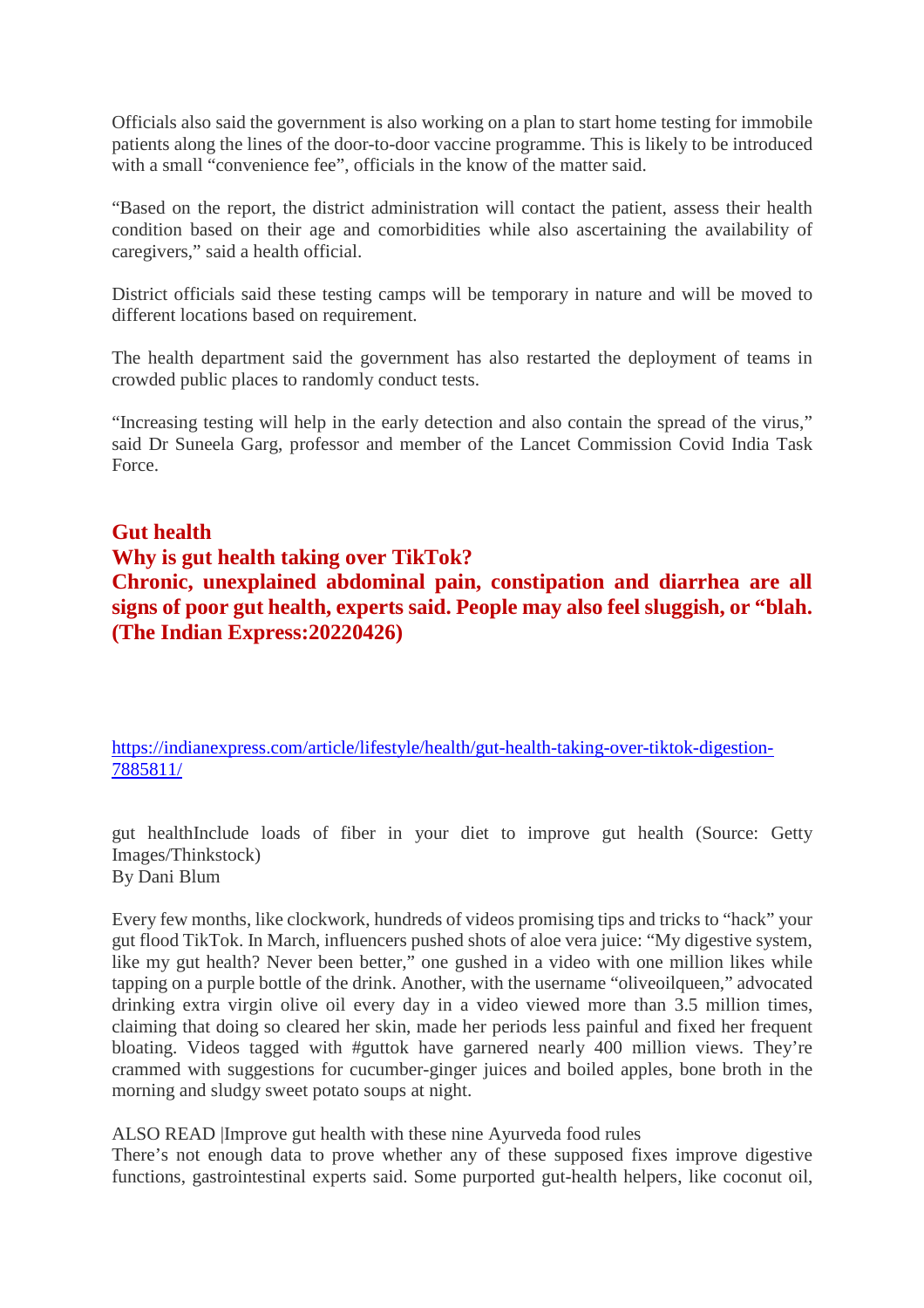have high fat content that can loosen stool and irritate your stomach, said Beth Czerwony, a registered dietitian with the Cleveland Clinic's Center for Human Nutrition. Others, such as aloe vera juice, may cause diarrhea in some people. And since the Food and Drug Administration largely does not regulate supplements, gastroenterologists are reluctant to recommend the pills, powders and products promoted by influencers.

gut health Your gut health is linked to your immunity. (Source: Getty Images/Thinkstock) "If somebody is claiming to have something that will immediately turn gut health around, you should be skeptical of that," said Justin Sonnenburg, a professor of microbiology and immunology at Stanford. Instead, his research points to long-term lifestyle habits that can benefit the gut — ones that rarely go viral or make their way to social media acclaim.

How gut health went mainstream

The online obsession with gut health is just one example of self-transformation content, said Stephanie Alice Baker, a senior lecturer in sociology at the City, University of London who studies online wellness culture. "What you see is this trend of self-optimization," Dr. Baker said. The most popular #guttok videos tend to feature before and after pictures — the swell of bloating under a crop top becomes toned abs. In a culture that sometimes bristles at mentions of dieting or weight loss, framing these changes around a topic like gut health might be more palatable to an influencer's audience, she said.

ALSO READ |Absence of gut bacteria might influence depression: Study

There's also an inherent intimacy that comes with talking about the gut, Dr. Baker said. Authenticity attracts an audience — and it's hard to get more personal than talking about bowel movements.

"That's what people are referring to when they say gut health," said Dr. Rabia De Latour, a gastroenterologist at NYU Langone Health. "They want to stamp a nice, pretty name on it, but it's about pooping."

gut health If you're concerned about your gut, pay attention to the consistency of your stool (Source: Getty Images/Thinkstock)

How do you know if you have poor gut health?

There's evidence to suggest that gut-related health conditions, particularly irritable bowel syndrome, have spiked over the past few decades, said Dr. Sonnenburg, a surge he attributes to the rise of processed and packaged foods. A global survey published in 2021 of over 73,000 adults from 33 countries found that more than 40 percent of respondents had gastrointestinal disorders, like irritable bowel syndrome or constipation.

Chronic, unexplained abdominal pain, constipation and diarrhea are all signs of poor gut health, experts said. People may also feel sluggish, or "blah."

If you're concerned about your gut, pay attention to the consistency of your stool, Dr. De Latour said; you want them to be soft, smooth and sausage shaped. The Bristol Stool Chart, a medical classification of seven groups of poop, can help determine whether or not your stool is healthy.

ALSO READ |Guide to eat right: Explore the connection between gut health, vitamin D and immunity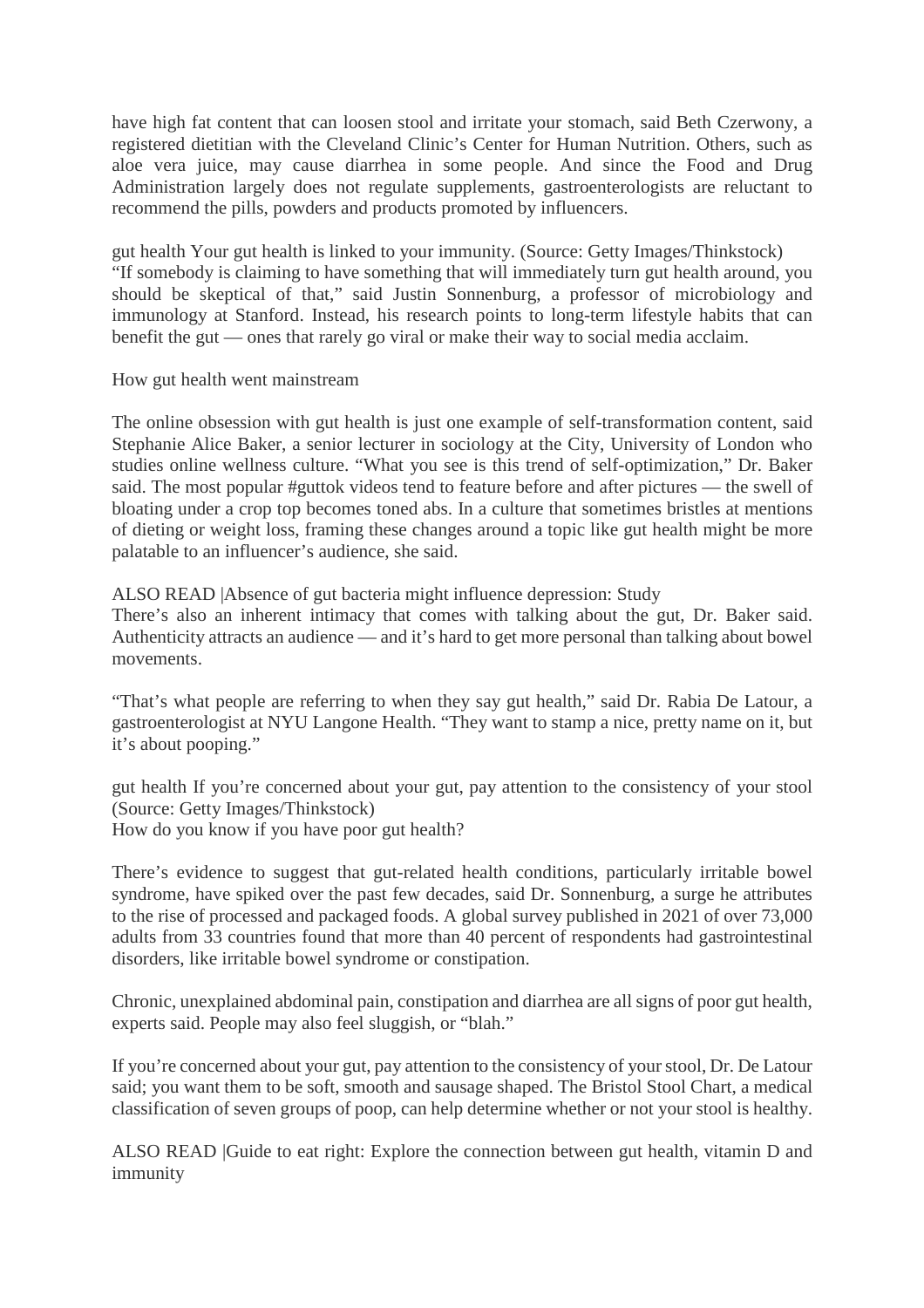Gut health can have long-term health consequences, doctors said. The gut is linked to the immune system and heart health, and emerging research is examining the link between gut flora and neurological disorders like Parkinson's disease, said Dr. Reezwana Chowdhury, an assistant professor at Johns Hopkins Medicine.

Issues with your gut could point to a larger health problem, she added, and people experiencing gastrointestinal symptoms like abdominal pain or chronic diarrhea should consult a doctor.

#### What can you do to improve your gut health?

— EAT MORE FIBER: Two kinds of fiber can aid your gut: soluble fiber — the gummy fibers we get from foods like oatmeal and apple skins — and insoluble fiber, which serves as a laxative that helps push food through the digestive system. Nuts, whole grains, beans and legumes can be good sources of insoluble fiber, Ms. Czerwony said. Be careful not to introduce a lot of fiber too quickly, though. You want to ease into any dietary changes, experts said, and steadily increase the amount of fiber-rich foods you add to your meals over a period of weeks.

— LIMIT PROCESSED FOODS: Emulsifiers that help keep packaged foods shelf-stabilized can erode the mucus barrier in your gut, Dr. Sonnenburg said, and artificial sweeteners found in many processed foods can lead to unhealthy gut microbes. Bacteria in the gut may quickly convert simple sugars and starches into gas, he said, causing bloating. This means that fast foods and processed foods — which Dr. Sonnenburg defines as foods with ingredients "your grandmother wouldn't recognize as food," like additive chemicals — can contribute to poor gut health. The gut microbiome is fairly resilient, though, he said; the occasional ice-cream binge or gas-station snack won't wreak havoc on your gut health.

#### ALSO READ |Five Indian foods to cure your gut problems

— OPT FOR FERMENTED FOODS: Dr. Sonnenburg published a study in August showing that fermented foods like yogurt, kimchi, kefir, sauerkraut and kombucha can increase the diversity of bacteria in the gut. His research found that people who ate six servings of fermented foods each day saw these benefits — the equivalent of consuming one cup of yogurt, one 16 ounce bottle of kombucha and one cup of kimchi in a day. Past research has linked high levels of diversity in your gut microbiome to lower rates of obesity, diabetes and other health conditions.

— LOWER YOUR STRESS LEVELS: There's a strong connection between the gut and the brain, Ms. Czerwony said. "If you're stressed, if you're not sleeping well, you might have gastrointestinal symptoms and think it's from your diet. It could be from your lifestyle," she said. Adequate levels of sleep, hydration and exercise are also linked to gut health, she said. Even a small amount of physical activity can help with digestion. "If you're feeling sluggish and bloated, go for a walk," she said.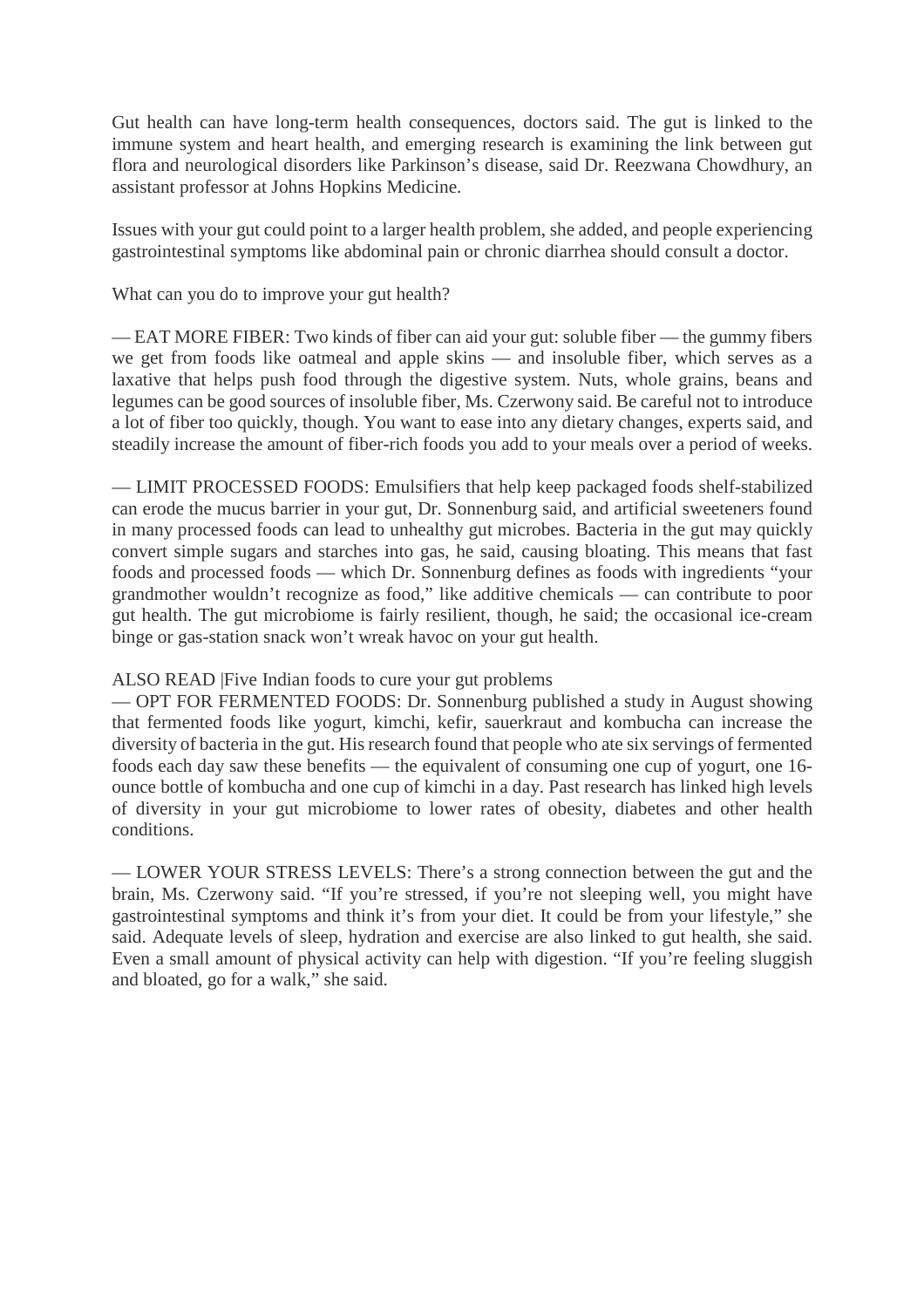**World Malaria Day 2022**

**World Malaria Day 2022: How the infection can be harmful during pregnancy; tips for expectant mothers**

**"Pregnant women are prone to malaria infection because of their immunocompromised state during that phase," Dr Seema Sharma, Senior Consultant, Obstetrics and Gynaecology(The Indian Express:20220426)**

https://indianexpress.com/article/lifestyle/health/world-malaria-day-2022-theme-pregnancyharms-tips-for-expectant-mothers-7886003/

malaria, pregnancyMalaria remains one of the most preventable causes of adverse birth outcomes (Source: Getty Images/Thinkstock)

Malaria is a mosquito-borne infectious disease caused due to the bites of infected female Anopheles mosquitoes, resulting in symptoms such as high fever, nausea, fatigue, and headache among others. According to the World Health Organisation (WHO), this lifethreatening disease infected an estimated 241 million people worldwide in 2020. As such, to spread awareness about malaria and recognise global efforts to control it, World Malaria Day is observed on April 25, every year.

This year, it is being celebrated with the theme – 'Harness innovation to reduce the malaria disease burden and save lives'. While everyone needs to follow preventive measures, expectant mothers need to be even more careful as malaria infection during pregnancy can have adverse effects on both mother and fetus, Centers for Disease Control and Prevention (CDC) notes.

ALSO READ |World Malaria Day 2022: All you need to know about causes, symptoms, and treatment

According to a Lancet study, it remains one of the most preventable causes of adverse birth outcomes. Explaining the same, Dr Seema Sharma, Senior Consultant, Obstetrics and Gynaecology, Paras Hospitals, Gurugram, said, "Malaria can cause havoc during pregnancy because it can be harmful to both baby and the mother. Untreated malaria can cause maternal anaemia, fetal loss, premature delivery, intrauterine growth retardation, and delivery of low birth-weight infants."

malaria, pregnancy Pregnant women should not travel to malaria-endemic areas (Source: Getty Images/Thinkstock)

"Pregnant women are prone to malaria infection because of their immuno-compromised state during that phase," she told indianexpress.com.

Tips for pregnant women

To prevent the infection, expectant mothers must follow these tips, as shared by the expert.

ALSO READ |As cases of fungal infection rise during summer, doctors share tips to stay safe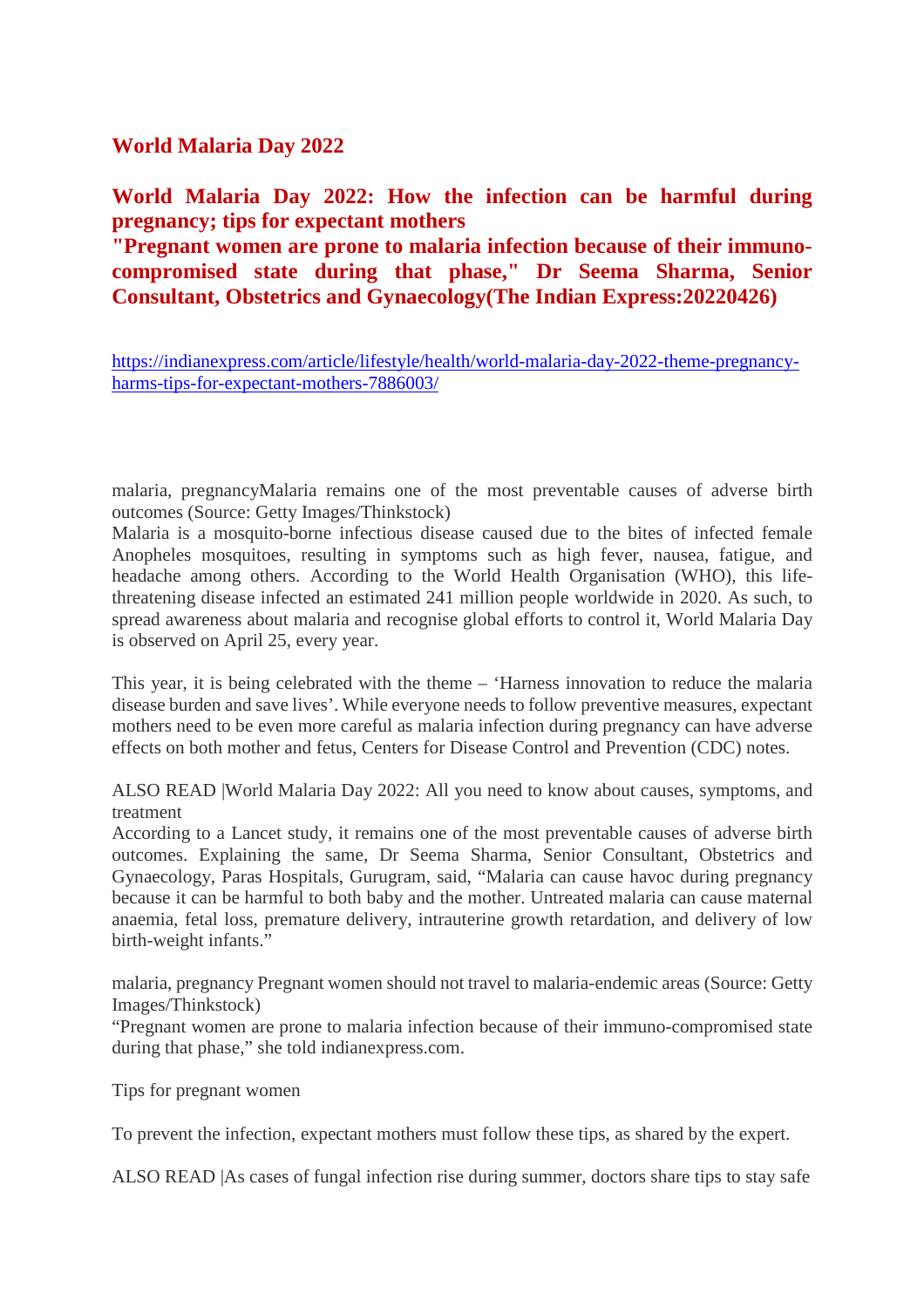\*They should not travel to malaria-endemic areas.

- \*They should take antimalarial pills (after a doctor's consultation) and avoid mosquito bites.
- \*Pregnant women should sleep under an insecticide-treated bednet.
- \*They should keep their house clean and well-ventilated.
- \*Water stagnation anywhere near the house should be cleaned immediately.

#### **Vaccination**

#### **HomeLifestyleHealthVaccinated and never infected with Covid-19: Third dose can boost your immunity(The Indian Express:20220426)**

https://indianexpress.com/article/lifestyle/health/cardiac-rehab-for-heart-patients-saves-livesand-money-7876786/

Vaccinated and never infected with Covid-19: Third dose can boost your immunity The study published recently in the Journal of Infection has looked into the IgG and neutralizing antibody response in individuals vaccinated with two doses of Covishield vaccine against B.1, Delta, Beta and Omicron variants of the virus.

A senior citizen getting vaccinted with the booster dose of Covid-19 vaccine in Ludhiana. (Express photo by Gurmeet Singh)

A new study by the Indian Council of Medical Research and National Institute of Virology has made a strong case for the administration of a precautionary third dose of the Covid-19 vaccine to boost immunity. The recommendation is particularly for people who have been vaccinated but not infected with the coronavirus in the past two years.

The researchers associated with the study compared three groups of people – 'naïve vaccinees', that is those who have taken the vaccine but have not been infected with Covid; individuals who have recovered from Covid-19 and who had taken two doses of the vaccine; and finally, individuals with SARS-CoV-2 breakthrough infection, that is those who contracted the virus after taking both the jabs.

Also Read |Only 3.8 lakh 3rd jabs, half of them in last 4 days

"Our study demonstrated lower IgG (Immunoglobulin, a type of antibody) and Nab (neutralizing antibody) response in naïve vaccinees than other groups. This emphasises the waning immune response in naïve vaccinees post second dose and warrants the administration of precautionary dose to boost immunity," researchers associated with the study told The Indian Express.

The study published recently in the Journal of Infection has looked into the IgG and neutralizing antibody response in individuals vaccinated with two doses of Covishield vaccine against B.1, Delta, Beta and Omicron variants of the virus.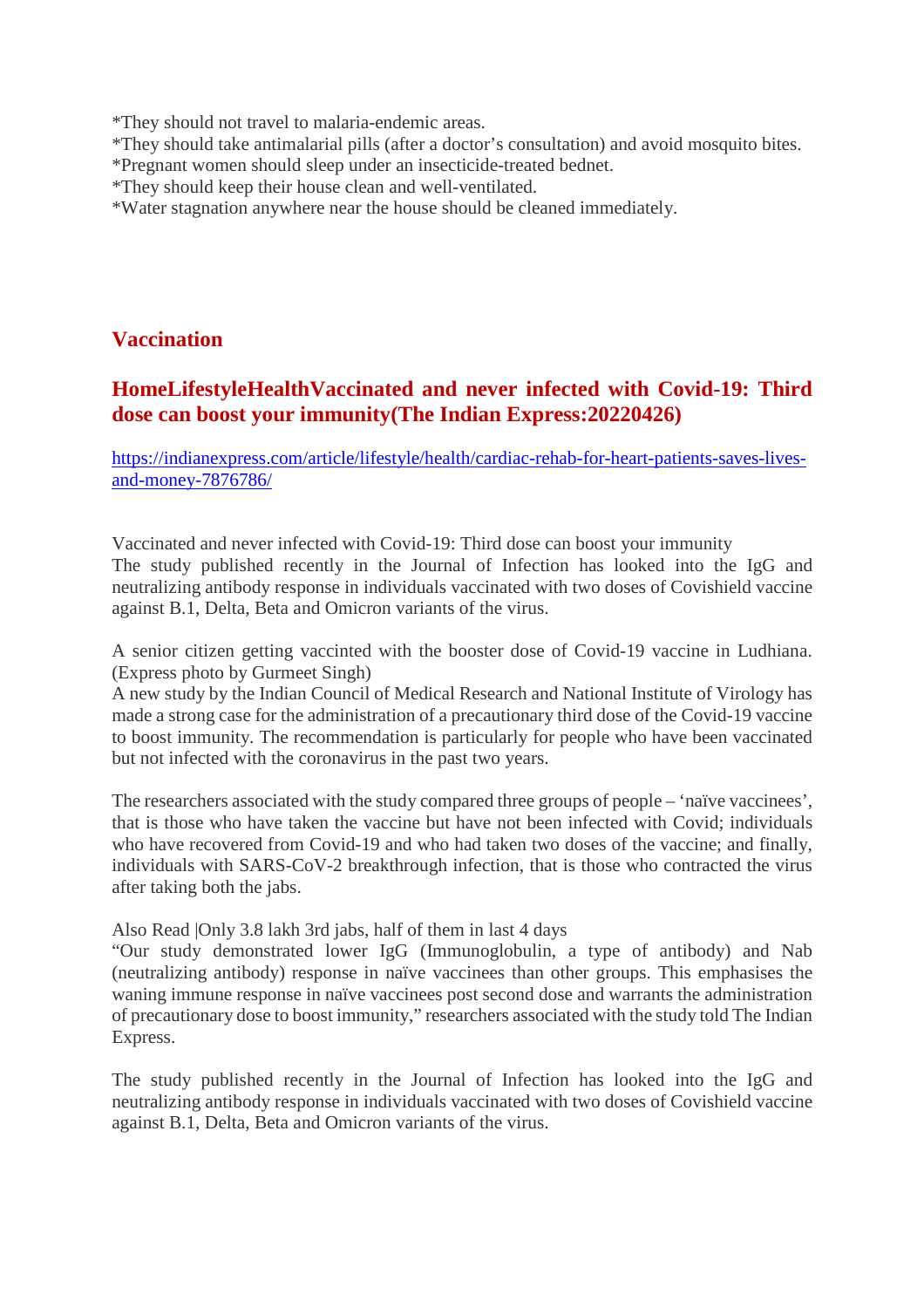The neutralising antibody is responsible for defending cells from pathogens. They are produced by the body as part of its immune response and their production can be triggered by an infection or vaccination against an infection. Immunoglobulin, also known as antibodies, are essentially glycoprotein molecules produced by white blood cells. They act as a critical part of the immune response by specifically recognising and binding to bacteria or viruses and helping to destroy the

**Allergy season is about to get worse. Here's how to prepare Some of the symptoms of allergies, like congestion, coughing and a runny nose, overlap with warning signs of Covid-19, but if your nose turns into a leaky faucet every spring, then allergies are the likely culprit(The Indian Express:20220426)**

https://indianexpress.com/article/lifestyle/health/allergy-season-is-about-to-get-worse-hereshow-to-prepare-7885161/

allergyIf you act quickly, there are a few practical steps you can take to manage symptoms, reduce allergens in your home and get long-term relief. By Knvul Sheikh

Springtime comes with an uptick in stuffy noses and scratchy throats, and for many it has nothing to do with Covid-19. There are 19.2 million adults and 5.2 million children in the United States who suffer from seasonal allergies, also called hay fever, according to the Centers for Disease Control and Prevention.

Some of the symptoms of allergies, like congestion, coughing and a runny nose, overlap with warning signs of Covid-19, but if your nose turns into a leaky faucet every spring, then allergies are the likely culprit.

ALSO READ |Probiotic combo may curb seasonal allergy symptoms

Unfortunately, that's where the good news ends. Several studies show that pollen seasons are getting longer and more intense across the country. Climate change and rising carbon dioxide emissions are expected to boost the growth of trees and grasses in many areas, which will mean higher pollen concentrations.

"For people who have been managing seasonal allergies for a long time, they may have already noticed allergy symptoms starting earlier, lasting longer and being more intense than even a few years ago," said Kenneth Mendez, the president and chief executive of the Asthma and Allergy Foundation of America.

In the Southeast, pollen counts start rising as early as January for some trees, including cedar and juniper. Elm, maple and oak trees have pollen seasons that can run from March to May.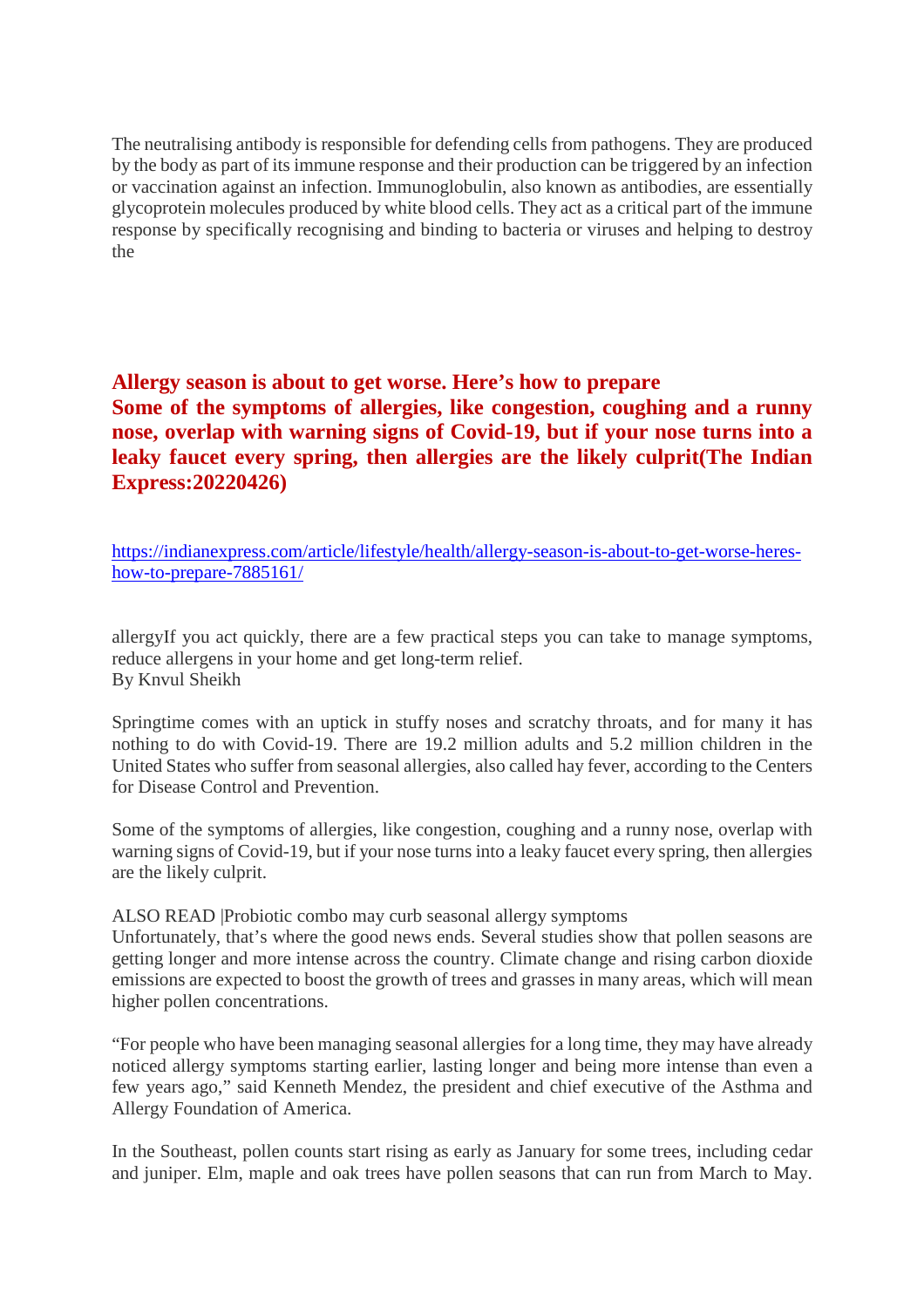And in the northern United States, several types of grasses also start releasing pollen in late spring or early summer, according to the A.A.F.A. (Though flowers are often blamed, they don't usually trigger seasonal allergies because their pollen is large and sticky, designed to attract insects rather than float through the air.)

You cannot avoid pollen entirely, but there are ways to prevent or reduce symptoms. And you may just have to take these steps a little earlier every year, Mr. Mendez said.

Find medication that works for you

Several over-the-counter and prescription medications can help with allergy symptoms. Many doctors recommend nasal steroid sprays like Nasonex (with a prescription) or Flonase as the first line of treatment, said Dr. Sandra Hong, an allergist at the Cleveland Clinic.

ALSO READ |Is it possible to outgrow a food allergy? Experts answer

But they may take a few days or weeks to provide relief from stuffiness and sneezing, so it is best to begin using them early in the season, before your symptoms become severe. Antihistamines — whether sprays like Astelin; pills like Allegra, Claritin or Zyrtec; or eye drops like Optivar — are other alternatives to take when needed, because they have a more immediate effect, she said.

Decongestants like Afrin or Sinex can also come to the rescue in a pinch. But Dr. Hong recommended these drugs last because they can have a rebound effect. After a few days of using decongestants, the blood vessels in your nose become less responsive to the medication and you may feel severe congestion again. So limit these medicines to no more than three days in a row.

It takes some trial and error to find the best medication regimen. "If patients have tried one medication and it doesn't seem to be working for them, they should absolutely try other types to see if they're more effective," Dr. Hong said.

You should also talk to your doctor about prescription options if you have already tried several over-the-counter allergy medicines. An allergy specialist can help you formulate a plan for your specific allergies ahead of time.

Give your sinuses a bath

For a medication-free option, consider nasal irrigation. The practice traces back thousands of years to the Ayurvedic medical traditions of India and its effectiveness is backed by research. To try it yourself, use a neti pot, bulb syringe or squeeze bottle and pour a saline solution in one nostril, letting it drain out the other.

"It seems like a simple concept, but it helps flush out mucus, pollen and other allergens in your nasal cavity," said Dr. Laura Chong, an allergist at the Oklahoma Allergy & Asthma Clinic in Oklahoma City.

The result is that you feel less congested and you may need less allergy medication, Dr. Chong said.

Plan time outdoors wisely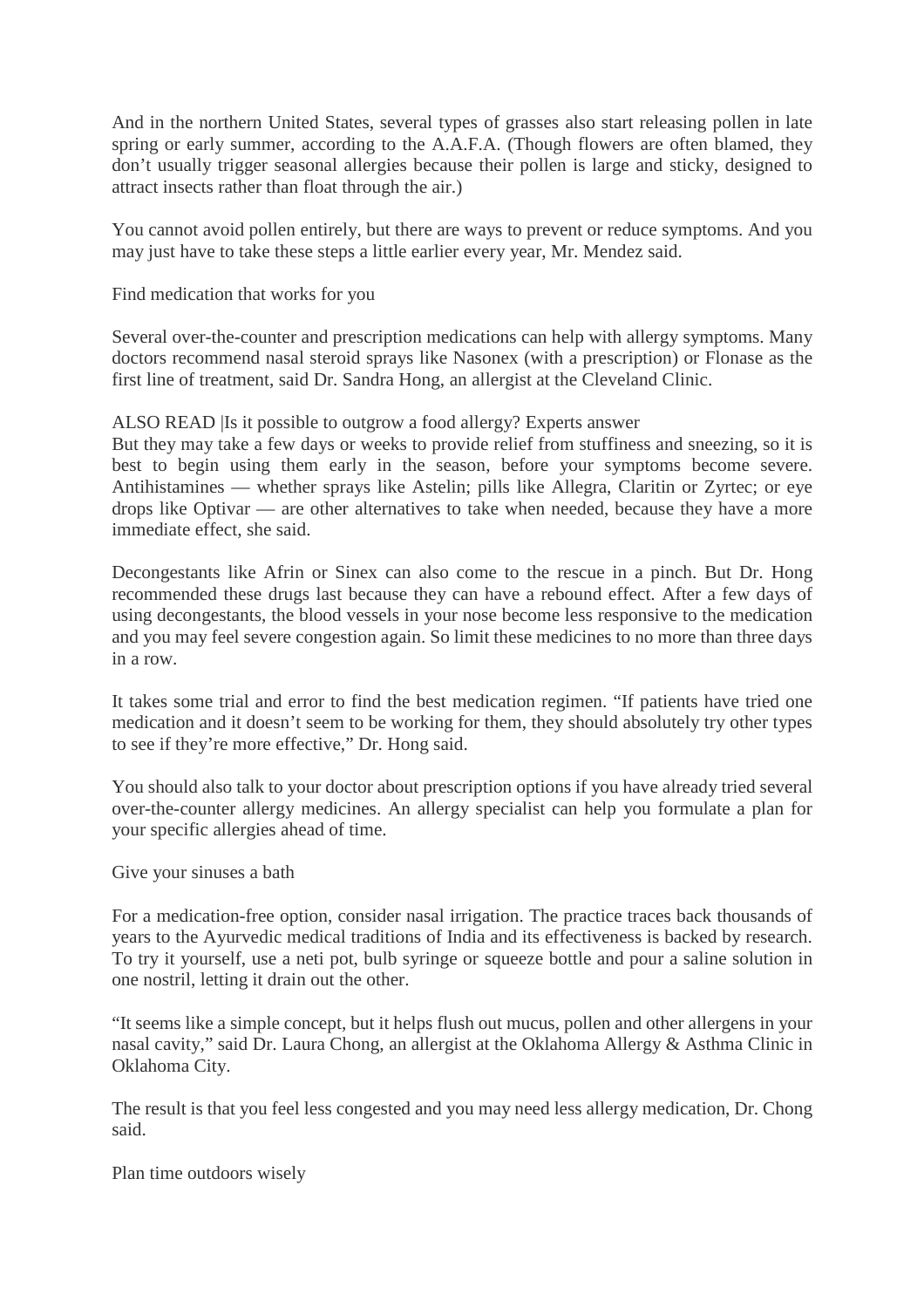Many popular weather apps and websites provide "allergy forecasts" or pollen counts. On the National Allergy Bureau website there is a list of more than 80 stations throughout the United States that provide more detailed daily pollen updates based on different species of plants. You can select the station closest to you and receive notifications for the particular pollen allergy you have.

ALSO READ |World Allergy Week: Leading causes of respiratory allergies in an indoor setting

Pollen counts tend to be at their highest between early morning and midmorning, as well as on hot, dry, windy days, Dr. Chong said. If you can exercise indoors during those times or run errands later in the evening, you will reduce the amount of pollen you inhale, she added.

If you are prone to allergy symptoms and have to go out in the morning or do yardwork, wear a high-quality N95 mask — the kind you may already have for protection against the coronavirus. This will help filter out pollen.

#### Reduce pollen at home

Avoid bringing pollen back inside after you've been outdoors. Take your shoes off and change your clothes when you get home. Shower before going to bed to remove pollen from your body. And don't have your furry pets sleep with you, Dr. Hong said. "Even if you're not allergic to your pets, there is pollen on their coats."

In order to sleep better, you can try zipping up your mattress and pillows in hypoallergenic encasements, washing bedding in hot soapy water once a week and using a dryer instead of a clothesline.

Dr. Hong also recommended cleaning and replacing your air-conditioner filter with one that has a Minimum Efficiency Reporting Value (MERV) of 11 or higher. These filters are capable of capturing tiny pollen particles. If you have severe allergies, you may even want to splurge for a professional-style HEPA (high-efficiency particulate air) filter in your bedroom. HEPA filters typically have a MERV rating of 17 or higher and remove 99 percent of pollen, as well as animal dander, dust and other particles.

#### Consider allergy immunotherapy

If allergies are taking a toll on your everyday life, you may want to talk to your doctor about immunotherapy for long-term relief.

After confirming exactly which types of pollen you are allergic to with a skin prick exam or blood test, your doctor may recommend subcutaneous allergy immunotherapy, or allergy shots. This involves a series of injections given every week or every month containing minuscule amounts of the pollen you are allergic to. The dose is gradually increased, helping your immune system become less sensitive to the allergen over time.

#### ALSO READ |Can wearing a mask reduce my allergy symptoms?

In the last decade, the Food and Drug Administration has started to approve another form of immunotherapy, known as sublingual immunotherapy. Here, tiny amounts of pollen come in tablet form, placed under the tongue for one to two minutes and then swallowed as they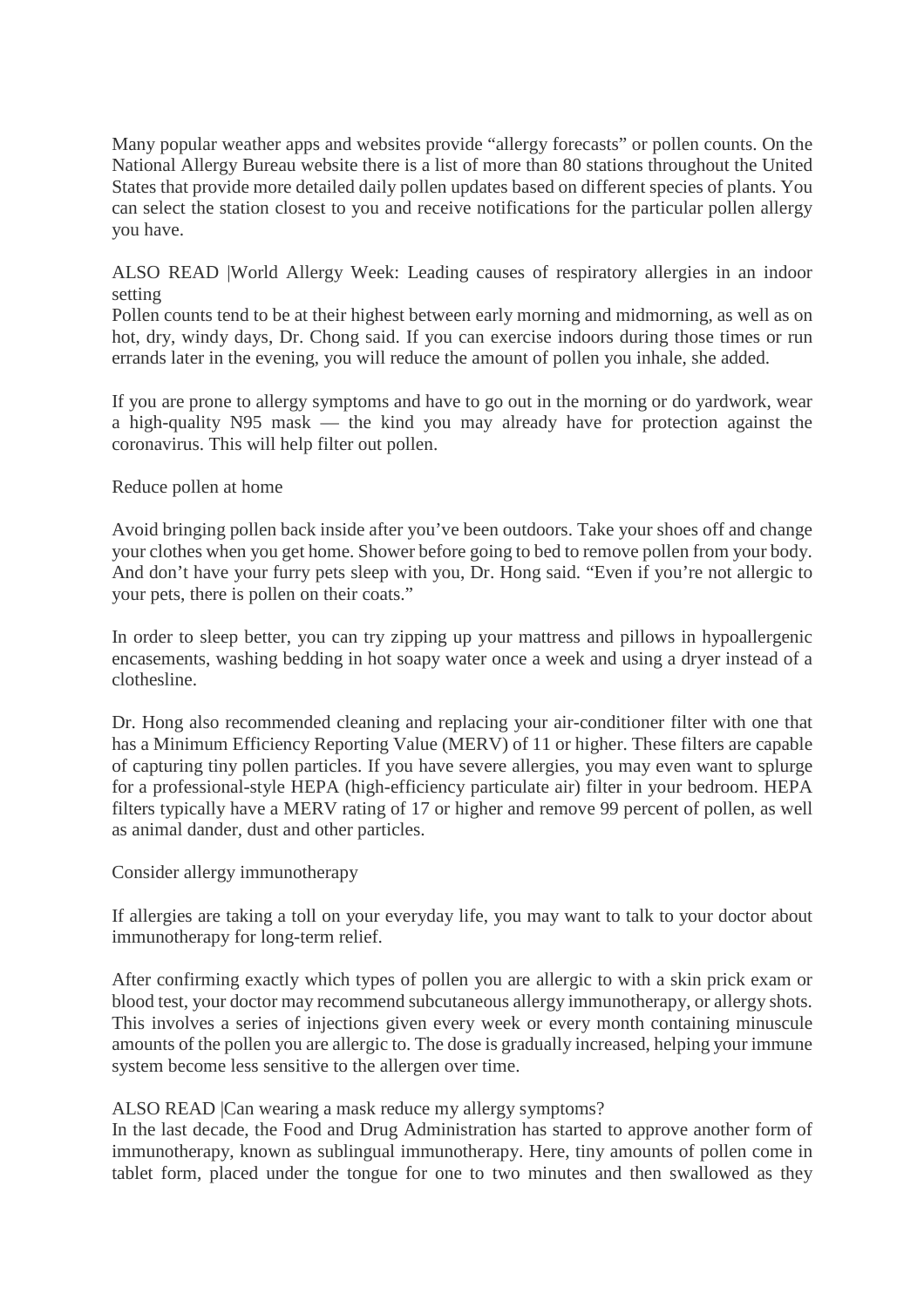dissolve. Currently, the only approved tablets are for allergies to dust mites, ragweed and northern pasture grasses like timothy, although more tablets are being tested in clinical studies.

Both types of immunotherapy require patience. It may take six months or a year to see a reduction in symptoms, Dr. Hong said. Still, you may need to stay on the treatment for three to five years before your body can reliably ignore your triggers.

When it works, immunotherapy can be amazing, Dr. Hong said. People who once suffered yearly stuffy noses and itchy eyes can, after successful treatment, enjoy the spring again.

#### **mild and moderate exercise**

**Even mild and moderate exercise can lower the risk of depression, finds a new data analysis**

**The findings of this analysis go on to prove that exercise is not just for attaining aesthetic fitness goals, but also for holistic health(The Indian Express:20220426)**

https://indianexpress.com/article/lifestyle/health/even-mild-and-moderate-exercise-canlower-the-risk-of-depression-says-a-new-data-analysis-7870906/

exercise, mental health, how exercise aids in better mental healthThe analysis found that adults who did activities equivalent to 1.25 hours of brisk walking per week had an 18% lower risk of depression compared with those who did not exercise. (Photo: Getty/ Thinkstock) Multiple studies and experts have suggested that consistent movement, even if mild, can build a strong foundation for a healthy and fit life.

Not only does it help you stay toned, improve sleep, keep your bones strong, and even aid in skin and hair health, but also fights anxiety and depression, leading to better mental health, says a new data analysis.

The meta-analysis, published in the journal JAMA Psychiatry, analysed 15 studies with over 190,000 people to determine how much exercise was needed to reduce depression. The findings of analysis go on to prove that exercise is not just for attaining aesthetic fitness goals, but also for holistic health. While it is true that if you are feeling depressed or anxious, it can be even harder to get up and move, but doing that is the key to better mental health.

The analysis found that adults who did activities equivalent to 1.25 hours of brisk walking per week had an 18 per cent lower risk of depression compared with those who did not exercise. Additionally, moving up to an "activity volume equivalent to 2.5 hours of brisk walking per week was associated with 25 per cent lower risk of depression," as per the study. It also mentioned that "most benefits are realised when moving from no activity to at least some".

ALSO READ |What does no physical exercise mean for your body?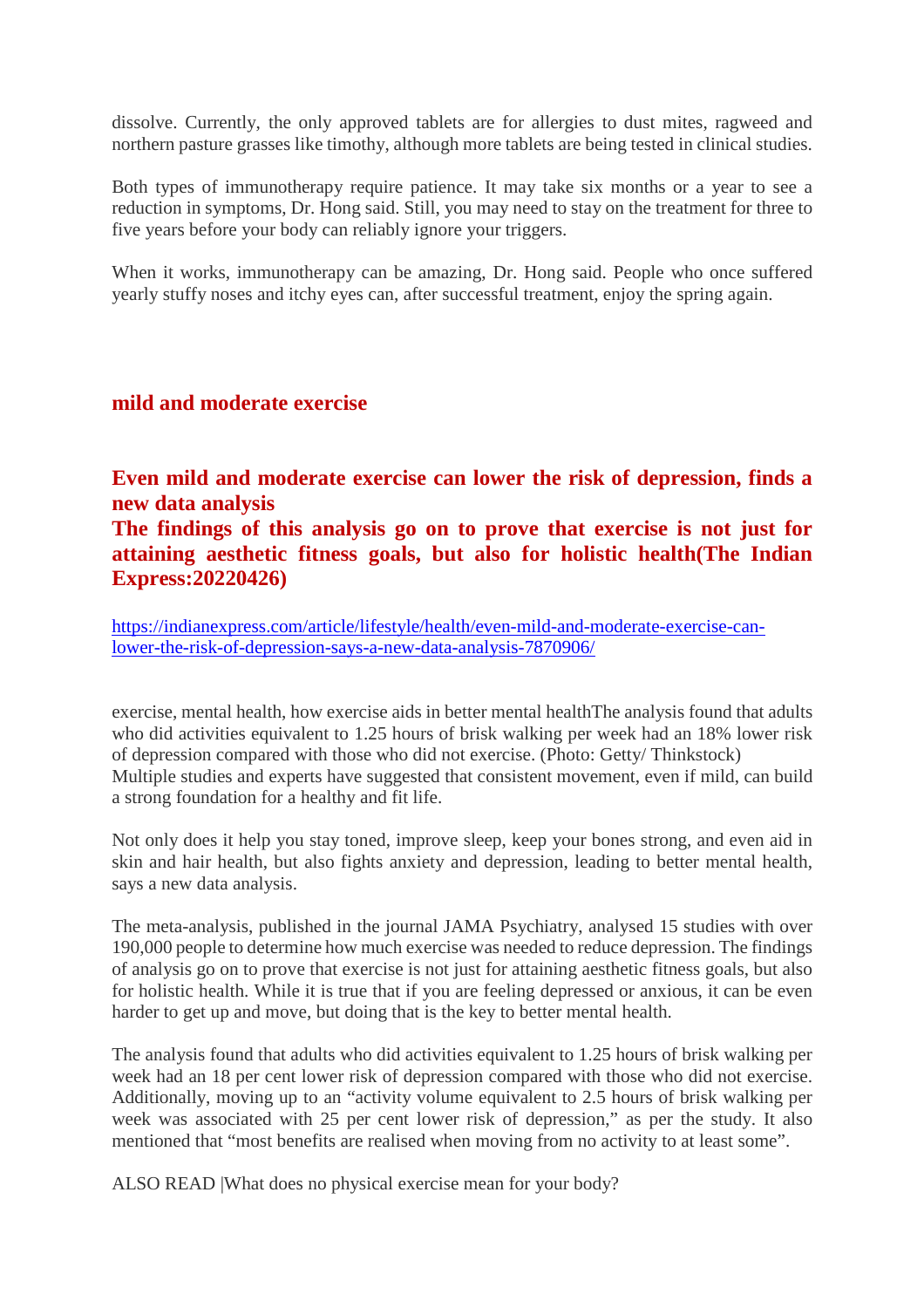"Our findings therefore have important new implications for health practitioners making lifestyle recommendations, especially to inactive individuals who may perceive the current recommended target (of exercise) as unrealistic," the authors wrote in the study.

Dr Kedar Tilwe, who is the consultant psychiatrist at Fortis Hospital, Mulund and Hiranandani, Vashi, concurs with the findings of the study, saying that physical exercise can be of great value in helping people cope with lethargy, boredom, and even mental fatigue as "exercise is often associated with the release of Endorphins and other mood-elevating physiological changes within one's body."

As a result, "it also helps boost self-esteem and build a positive self-image. In fact, regular exercise can be therapeutic to a certain extent, especially when dealing with depression of mild severity. Combining exercises along with behavioral activation techniques and mindfulness or yoga exercises can prove beneficial in improving adherence to therapy as well as improving the efficacy of the interventions in battling depression as well," the doctor says.

#### **The World Malaria Report 2021**

**The World Malaria Report 2021 of the World Health Organization (WHO) sees India as the only high burden country to have been able to sustain a reduction in the malaria disease burden. Yet, it also notes that India accounted for about 82 per cent of all malaria deaths in the South-East Asian region. The pandemic months have only added to the woes and now with new technologies and tools being discussed, what options India has and challenges it faces while on its goal to eliminate malaria by 2030, if not earlier. (The Indian Express:20220426)**

https://indianexpress.com/article/lifestyle/health/world-malaria-day-2022-soumyaswaminathan-interview-7884833/

WHO's chief scientist Dr Soumya Swaminathan took time out from her busy schedule to speak to the Indian Express Group's E Kumar Sharma.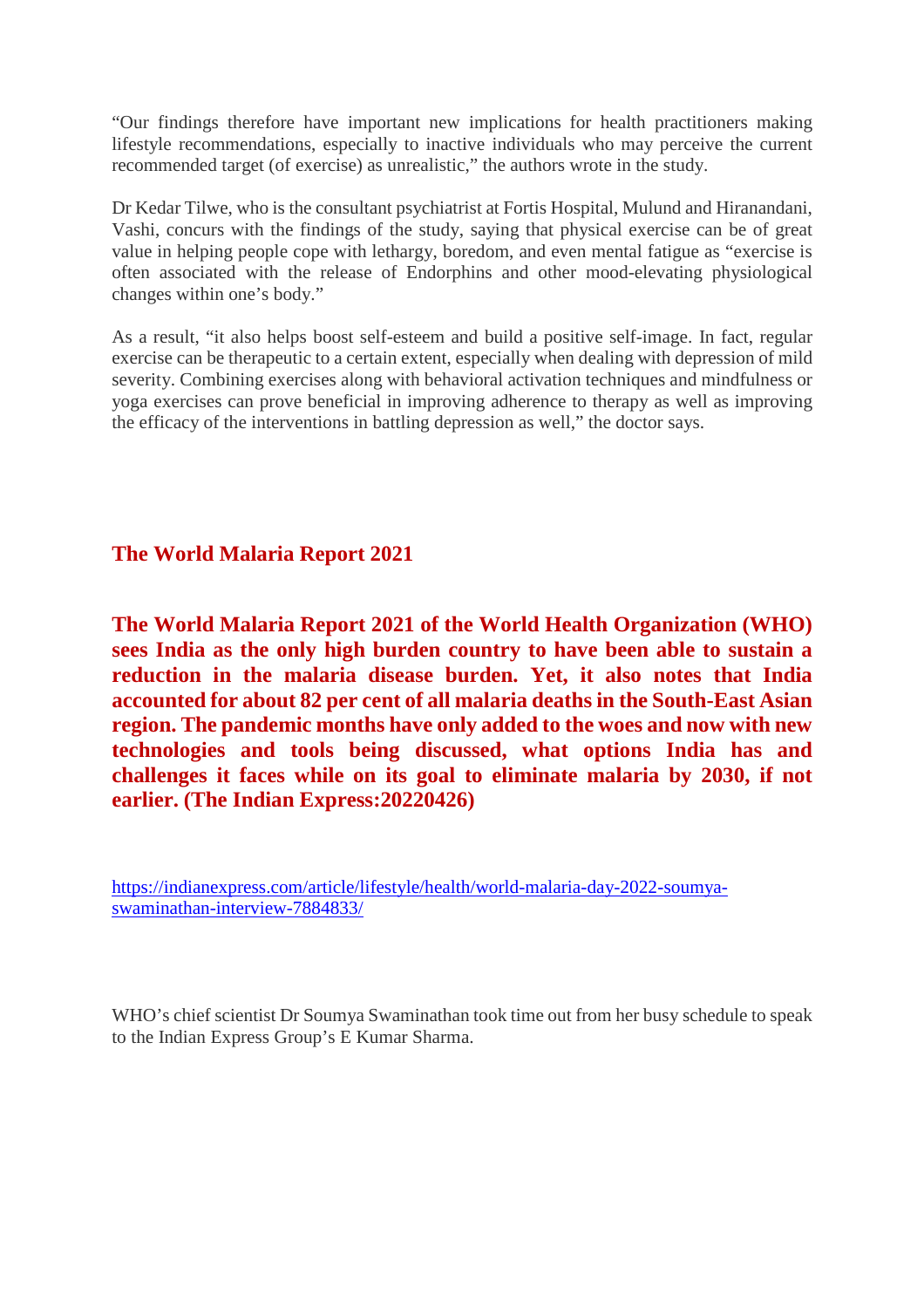Q. Dr Soumya, thank you so much for your time. As you know, the theme for World Malaria Day 2022 is "harness innovation to reduce the malaria disease burden and save lives," what is your view on the newer technologies being deployed to help in malaria eradication?

Swaminathan: It's important to recognise that, although some countries have been successful in stamping out malaria, we are still a very long way from malaria eradication, which refers to the elimination of malaria in all parts of the world. In 2020 alone, there were an estimated 241 million malaria cases worldwide and 6,27,000 deaths worldwide. Sub-Saharan Africa continues to carry the heaviest burden of the disease (95 per cent of all malaria cases and 96 per cent of all deaths). Thankfully, there are a number of exciting technologies in the R&D pipeline. These include, for example, new vector control innovations such as new types of insecticide-treated nets, spatial mosquito repellents, gene-drive approaches and sugar baits designed to attract and kill Anopheles mosquitoes.

#### ADVERTISEMENT

Then there are the new antimalarial medicines. The WHO welcomes, for example, the recent approval by the Australian Therapeutic Goods Administration of dispersible tablets of singledose tafenoquine for the prevention of P. vivax malaria among children. As a single dose, tafenoquine is expected to support patient adherence to treatment. The current standard of care requires a 7- or 14-day course of medication.

Also, the new malaria vaccines. We already have a safe and effective vaccine (RTS, S/ASOI) that is currently being deployed in three African countries. In addition, the WHO welcomes progress in the development of R21/Matrix-M and other malaria vaccine candidates in early clinical development; the successful completion of clinical trials for these vaccines will be important to assess their safety and efficacy profiles. The WHO also welcomes the news from BioNTech, manufacturer of the Pfizer-BioNTech Covid-19 vaccine, that it aims to develop a malaria vaccine using mRNA technology.

#### ADVERTISEMENT

Also in Express Health |Does Covid-19 affect the brain? Answer is a resounding yes…focus on nutrition, physical activity and positive outlook

Q. Dr Soumya, what about leveraging the option of genetic modification in mosquitoes. Is this an option India should be opting for?

Swaminathan: For now, gene drive is being tested only in large-scale laboratory experiments. Field trials are still several years away. Whether or not the WHO will recommend genetically modified mosquitoes as an intervention for malaria vector control will depend on the outcome of these trials. Until that point, India should not consider this as a viable option but instead focus on deploying those interventions recommended in the WHO malaria guidelines.

Cutting Edge |After Covid, can genome sequencing help identify gene responsible for drugresistant TB?

Q. Many experts have also been recommending reliance on Wolbachia bacteria. How significant is the scope for this and should this be an option India should seriously pursue?

Swaminathan: Introduction of Wolbachia, a naturally occurring obligate intracellular bacteria, into a mosquito population has so far only been assessed by the WHO as an intervention against Aedes mosquitoes. It is not an intervention that is currently available for the control of the anopheline vector of malaria.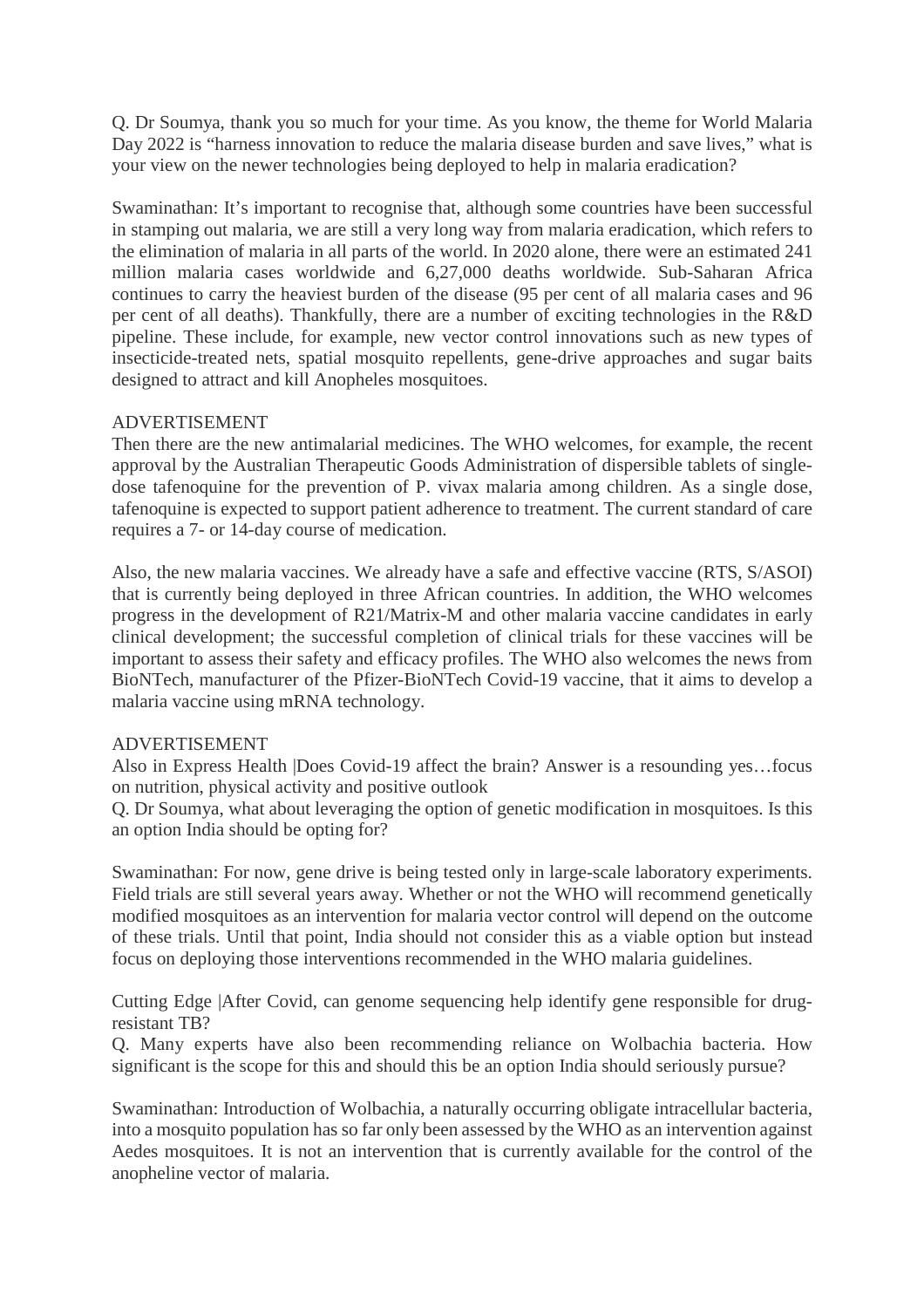Q. What would you say are the three key steps India should be taking as it pushes for greater malaria control and, ultimately, elimination?

Swaminathan: The National Centre for Vector Borne Diseases, Ministry of Health and Family Welfare, and WHO are currently conducting this week and next week a review of the malaria programme. The findings and recommendations will inform the development of the national malaria strategic plan for the period 2023-2027. I do not want to pre-empt what the experts would recommend, but from my perspective efforts at malaria elimination in India will be accelerated by strengthening human resources. The vacant key positions with managerial and technical functions at central, state and district levels, and those responsible for delivery of services at the peripheral level should be filled. Training in malaria elimination should be scaled-up and the necessary enabling environment should be put in place for staff to effectively perform their tasks.

B, revamping the surveillance system to make it a core intervention for malaria elimination. The country should harness its strength in telecommunications technology and human resources on the ground (multi-purpose workers and Accredited Social Health Activists, or ASHAs) to have an effective surveillance and response system to eliminate malaria. C, investing in research and development of new tools and approaches to deliver interventions to high risks populations in hard-to-reach areas. This will benefit not only India but also other malaria-endemic countries.

Q. What is your view on the challenges faced on account of migrant workers?

Swaminathan: Migrant workers, including those who migrate from malaria-endemic villages to urban areas, are among the high-risk groups and drivers of malaria transmission. This is one reason why urban malaria is still a problem in India. In some cases, migrant workers from areas without malaria contract the disease in places where they go for work, such as mining and agroforestry sites, where malaria transmission is still high. A good surveillance and response system and innovative ways to deliver interventions for migrant workers are needed.

Q. What about combating drug and insecticide-resistant malaria? What measures would you suggest on this?

Swaminathan: Resistance of malaria parasites to medicines and resistance of malaria vectors to insecticides are among the key challenges to malaria elimination, not only in India and in many countries around the world.

Some suggestions to combat these challenges will be: As for drug resistance, periodically review and update the malaria treatment policy based on evidence. The national malaria programme and research institutes in India, with support from the WHO, are continuously monitoring malaria drug resistance, and there is a mechanism in the country to periodically review the data and update the malaria treatment policy. This should be sustained.

Some of the challenges include inappropriate use of malaria medicines in the private formal and informal health sectors, poor adherence to treatment by patients and poor adherence of some medical staff to the treatment guidelines. It will help to strengthen the implementation of regulations that would ensure the quality of malaria medicines and prohibit the sale of medicines that are not recommended for use in the country.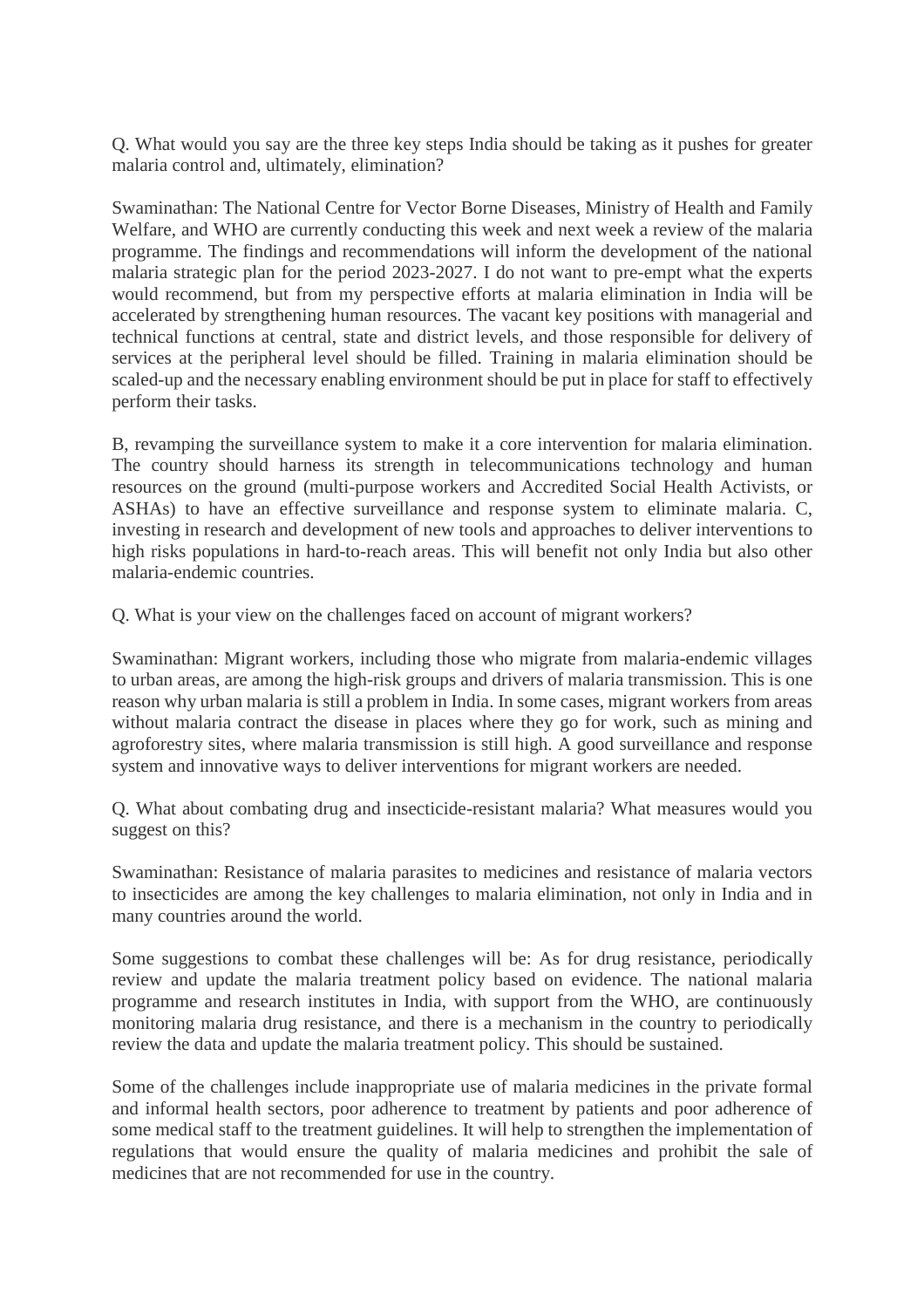Research and development of new malaria medicines or test combinations of current malaria drugs should be intensified.

As for insecticide resistance, developing and implementing an insecticide resistance management plan based on evidence. To mitigate the impact of insecticide resistance, the country should regularly monitor the susceptibility of its key mosquito vectors to the insecticides that are in current use and those that are planned to be used in the near future. Depending on these data, interventions should be chosen that use effective insecticides. It is also recommended that the country tries to minimise selection pressure for resistance, for example by not using pyrethroid insecticides for indoor residual spraying (IRS) and deploying insecticide-treated nets in the same area, as these are also all treated with pyrethroids. Apart from these, invest in developing public health entomologists and invest in research to develop a new class of insecticides and other vector control tools.

Q. Dr Soumya, some have been arguing that the malaria problem in India is today really in certain pockets and tribal locations. What do you see as the barriers and the strategies that could be deployed to overcome these?

Swaminathan: India has made enormous progress in reducing its malaria burden. However, pockets of high transmission exist mainly among tribal communities in areas that are very hard to reach.

The government has trained and supported ASHAs among the tribal communities to deliver services. This should be further expanded and improved through regular supportive supervision and supply of rapid diagnostic tests and medicines. Innovative approaches of health education based on social science research should be carried out. The Tribal Health Department and other sectors, such as education and forestry departments, should be engaged. In the long term, health centres should be built closer to remote tribal communities, and (as far as possible) the staff should be from those communities to avoid socio-cultural barriers.

Pockets of high transmission are also present in some forest reserve areas, including those at international borders, where settlers are considered illegal and therefore no services are provided. I believe it is time to revisit government policies on this issue and—in the context of sustainable development, health equity and malaria elimination— health services or at least malaria interventions should be provided. The provision of services could be through NGOs or civil society if the programme cannot deliver these services.

Q. In the Indian context, since the focus is on eradication, there is also the component of crossborder movement. Do you think it is time to actively move on a cross-border health framework?

Swaminathan: Firstly, let me clarify that eradication means all countries around the world have eliminated malaria so there is no more source of human malaria. The current aim in India and in all countries in WHO South-East Asia Region is to eliminate malaria by 2030, as per the Ministerial Declaration on Malaria Elimination in South East Asia Region in November 2018. By 2030, several countries mainly in Africa will still have malaria so the risk of reestablishment of malaria in India would be high.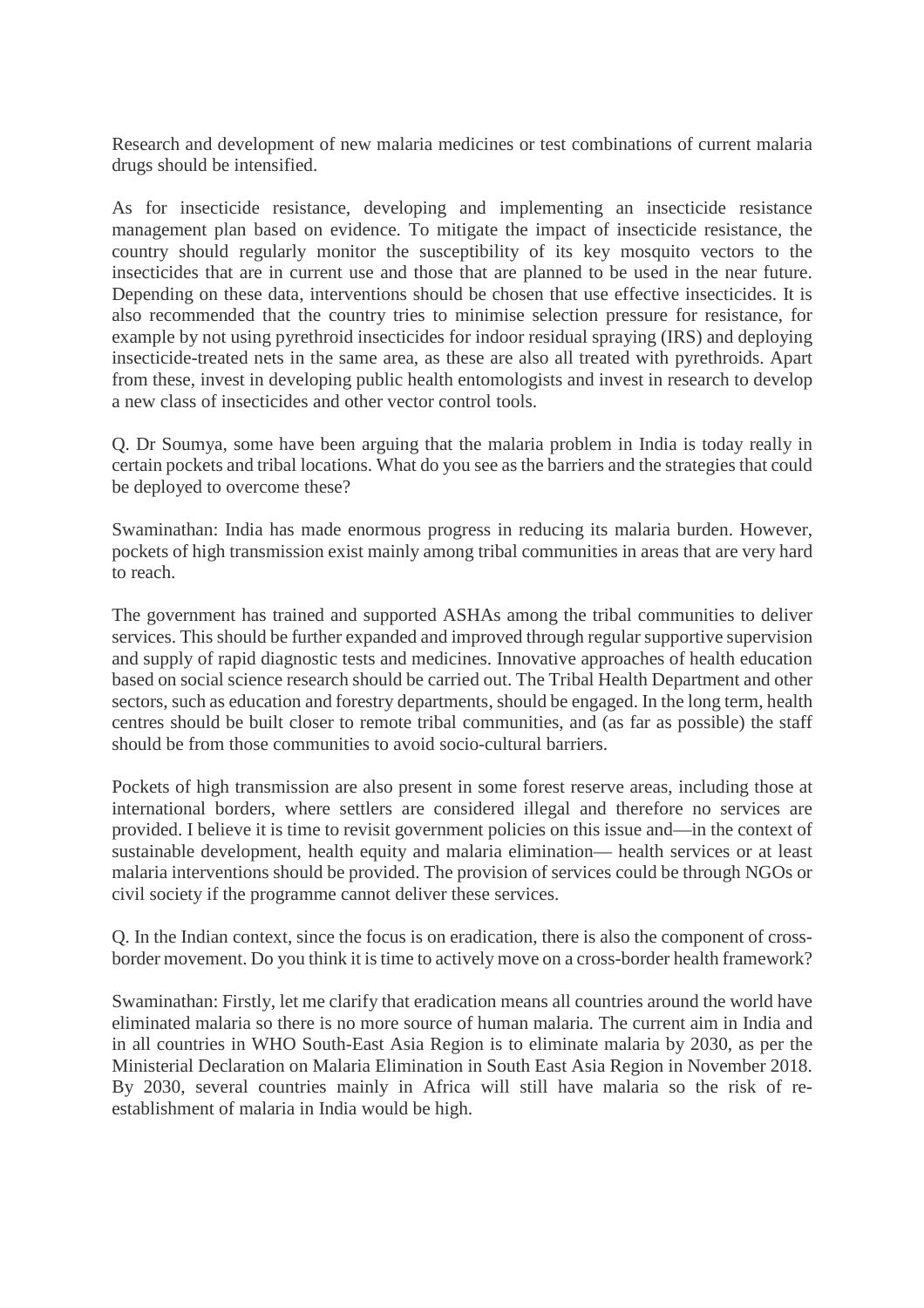Cross-border collaboration on malaria between India, Bhutan, Nepal, and Bangladesh exists and should be formalised at the highest level possible. And I believe that a broader framework that addresses common health problems and not just malaria should be put in place.

Q. The National Framework for Malaria Elimination in India (2016-2030) has been an important roadmap in the country's drive to end malaria. However, integrated programmes that target overall disease control can be highly effective in the long term. Would India benefit from implementing a triple elimination plan that brings malaria, lymphatic filariasis, and visceral leishmaniasis under its ambit? How so?

Swaminathan: The programmes to eliminate malaria, lymphatic filariasis, and visceral leishmaniasis are under the same office – the National Vector Borne Disease Control Programme. So, there is value in implementing a "triple elimination plan" in states and districts where these three diseases co-exist. While there are specific activities for each disease, some could be integrated such as annual review and planning meetings, training, supervision and monitoring. The surveillance platform could be integrated, too.

Q. Covid-19 related disruptions affected malaria control efforts around the world. Globally, the pandemic has undoubtedly brought about major changes and adaptations to health systems – enhanced surveillance and screening, data sharing, vaccine delivery and doorstep service delivery are just some of these initiatives. What can we learn from the global Covid response that can be applied to India's strategy for improved malaria control?

Swaminathan: Disruptions in malaria diagnosis and treatment occurred in India during the Covid-19 pandemic; a WHO pulse survey, for example, showed partial disruptions of between 5 per cent to 50 per cent in 2020, and there was over 30 per cent fewer malaria diagnostic tests in 2020 compared to the year before the pandemic. The data for 2021 is not yet available, but disruptions could be higher, especially during the period when the pandemic peaked and caused devastation in the country. However, India's malaria burden continued to decline between 2019 and 2020, even though the rate of reduction was slower compared to pre-pandemic years.

There are several lessons from the pandemic response that I believe would be applicable to India. These include: First, the health system, mainly surveillance, epidemic preparedness and response, supply chain management, and good coordination between central and states and between states and districts is essential. Second, a whole-of-society or multi-sectoral response should be adopted.

Third, a good communications strategy for each target audience, such as communities at risk and traditional leaders, health workers, private practitioners, private corporate sector, elected officials, etc. Fourth, re-purposing health workers to deliver malaria interventions when needed, such as to control malaria and mass distribution of insecticide-treated mosquito nets.

Q. Research has indicated the fact that climate change will increase malaria transmission in endemic areas. Even in regions that have been malaria-free so far, an increase in temperature, rainfall, and humidity could cause a proliferation of malaria-carrying mosquitoes. What, in your opinion, is the impact of climate change on control and elimination strategies?

Swaminathan: The basic WHO position is that climate change is likely to increase rather than decrease the risk of malaria transmission. However, to date, there is no evidence that climate change has affected malaria control and elimination strategies. The 2020 report of the Strategy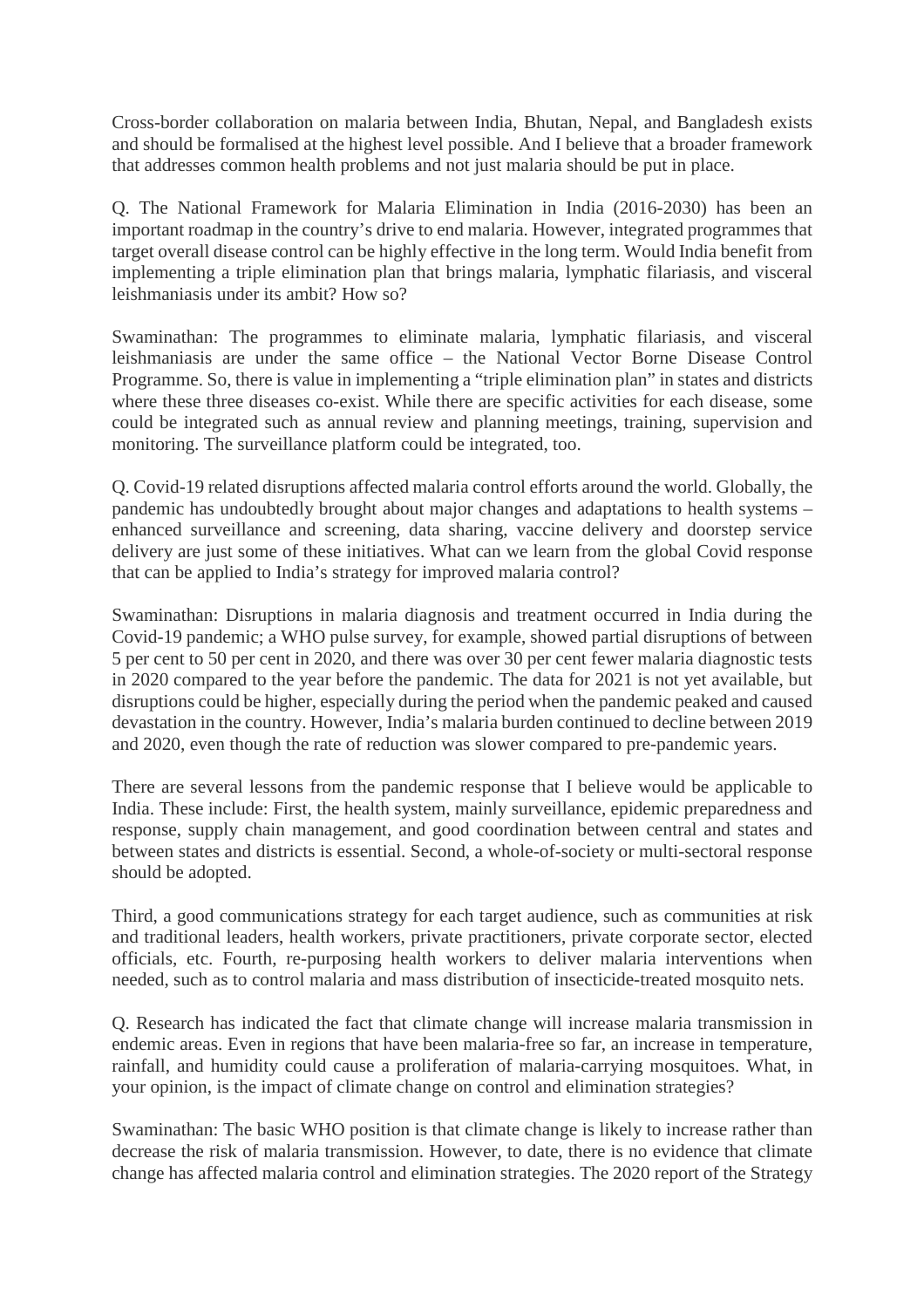Advisory Group on malaria eradication has looked at this in detail and does provide useful information, especially with respect to malaria transmission and the vulnerability of populations to malaria.

#### **Diabetes patients**

**Only one in three diabetes patients in India have sugar levels under control, reveals new study**

**The decade-long study found that only 36.3% of known diabetics have their A1c levels (average blood glucose level over the last three months) under control, 48.8% have their blood pressure under control, and 41.5% have their bad cholesterol under control. (The Indian Express:20220426)**

Just over one in three people in India who know they have diabetes have their sugar levels under control, revealed an Indian Council of Medical Research (ICMR)-funded study, 'INDIAB', published in The Lancet (Diabetes and Endocrinology) on Thursday.

#### **Vaccination Drive**

**Drive to vaccinate the world against Covid is losing steam**

**Only a few of the world's 82 poorest countries — including Bangladesh, Bhutan, Cambodia and Nepal — have reached the 70% vaccination threshold. Many are under 20%, according to data compiled from government sources by the Our World in Data project at the University of Oxford. (The Indian Express:20220426)**

https://indianexpress.com/article/lifestyle/health/world-vaccination-rate-covid-losing-steam-7883533/

A refrigerator housing a fresh shipment of Johnson & Johnson's Covid-19 vaccines, overseen by Covax, the global vaccine clearinghouse, in Juba, South Sudan on Oct. 19, 2021. (New York Times)

In the middle of last year, the World Health Organization began promoting an ambitious goal, one it said was essential for ending the pandemic: fully vaccinate 70% of the population in every country against COVID-19 by June 2022.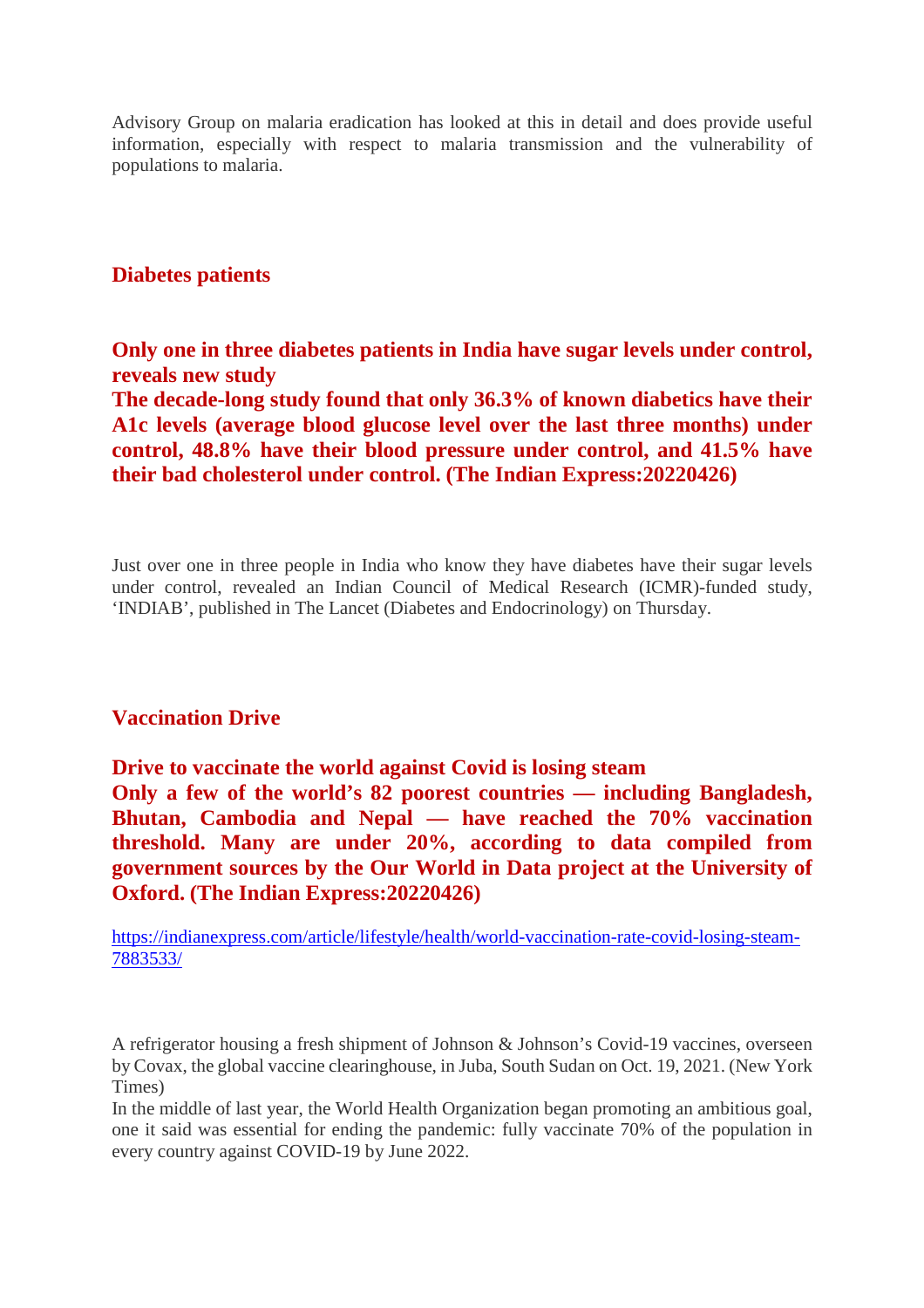Now, it is clear that the world will fall far short of that target by the deadline. And there is a growing sense of resignation among public health experts that high COVID vaccination coverage may never be achieved in most lower-income countries, as badly needed funding from the United States dries up and both governments and donors turn to other priorities.

"The reality is that there is a loss of momentum," said Dr. Isaac Adewole, a former health minister of Nigeria who now serves as a consultant for the Africa Centers for Disease Control and Prevention.

Only a few of the world's 82 poorest countries — including Bangladesh, Bhutan, Cambodia and Nepal — have reached the 70% vaccination threshold. Many are under 20%, according to data compiled from government sources by the Our World in Data project at the University of Oxford.

By comparison, about two-thirds of the world's richest countries have reached 70%. (The United States is at 66%.)

The consequences of giving up on achieving high vaccination coverage worldwide could prove severe. Public health experts say that abandoning the global effort could lead to the emergence of dangerous new variants that would threaten the world's precarious efforts to live with the virus.

"This pandemic is not over yet — far from it — and it's imperative that countries use the doses available to them to protect as much of their population as possible," said Dr. Seth Berkeley, CEO of Gavi, the nonprofit that runs the global vaccine clearinghouse COVAX.

Countries in different parts of the world, including some in Eastern Europe and the Middle East, have seen their vaccination rates stagnate in recent months at one-third or less of their populations. But Africa's vaccination rate remain the most dismal.

Fewer than 17% of Africans have received a primary COVID immunization. Nearly half of the vaccine doses delivered to the continent thus far have gone unused. Last month, the number of doses injected on the continent fell by 35% compared to February. WHO officials attributed the drop to mass vaccination pushes being replaced by smaller-scale campaigns in several countries.

Some public health experts point to reasons for optimism that the global vaccination campaign still has steam. Despite the drop off from the February peak, the number of COVID vaccinations being administered each day in Africa is still near a pandemic high. And Gavi earlier this month drew a significant new round of funding pledges, securing \$4.8 billion in commitments, although it fell short of its \$5.2 billion goal.

There is also hope that a global COVID summit the White House plans to co-host next month could be an opportunity to generate momentum and funding.

But the drop in public demand has led some health officials and experts to quietly, and in some cases outright, question whether the 70% vaccination target is feasible or even sensible.

Reported fatalities from COVID-19 remain comparatively low in sub-Saharan Africa, although there is debate about how much of this reflects poor data tracking. The perception, however, in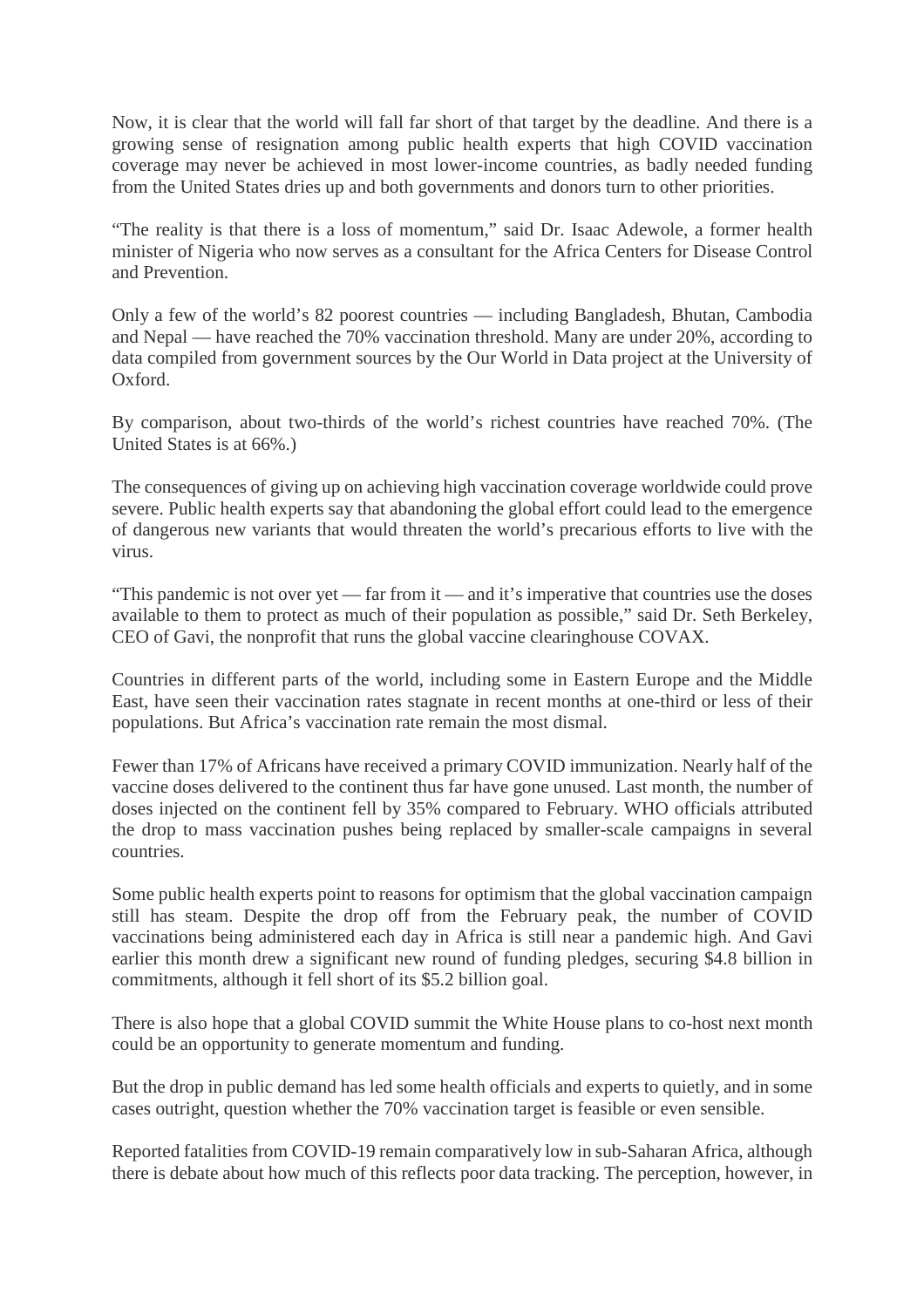many countries in the region is that the disease does not pose a serious threat, certainly not as much as other pervasive health problems that demand attention with scarce health care resources.

Many lower-income governments are turning their focus to their economies and other health issues like HIV, said Fifa Rahman, a civil society representative to a WHO-launched group coordinating the global COVID response. "There's a sense of a lot of competing priorities, but that's a symptom of the momentum being gone. Because when the momentum was there, everyone was like, 'Where are our vaccines?'"

After the WHO began promoting the 70% vaccination goal, many lower-income governments adopted the target for their own populations. The Biden administration also endorsed it in September, setting a deadline of September 2022.

At the time, two doses of the vaccines from Pfizer and Moderna were understood to offer very strong protection against even mild disease, and there was still hope that achieving high levels of vaccination coverage would tame the virus. But the emergence of new variants and the spread of the virus in Africa changed the calculus.

The vaccine regimens that had been planned for the developing world offered little protection against infection with the omicron variant. And as sub-Saharan African countries were shut out of vaccine distribution for much of last year, more and more Africans gained protection against the virus from natural infection, which studies have shown works as well as two mRNA doses in preventing infection. New data from the WHO shows that at least two-thirds of Africans had been infected with the virus before the omicron wave.

Given these factors, some public health experts in Africa say the broad 70% goal no longer makes sense. "There's very little value to it. In fact, we will gain much more by getting to more than 90% of people above the age of 50," said Shabir Madhi, a professor of vaccinology and the dean of the faculty of health sciences at the University of the Witwatersrand in Johannesburg. About two-thirds of South Africans above age 50 are currently fully vaccinated.

Madhi said that South Africa could close down mass vaccination sites and instead redouble its efforts to seek out the most vulnerable at church services and at government offices that pay out monthly pension benefits.

Katherine O'Brien, who directs the WHO's work on vaccines and immunizations, said the agency encourages countries to focus on its most vulnerable citizens rather than vaccinating "a random set of 70%" of their populations. The aspiration she said, has always been "100% of health workers, 100% of older adults, 100% of pregnant women, 100% of the people who fall into those highest risk groups."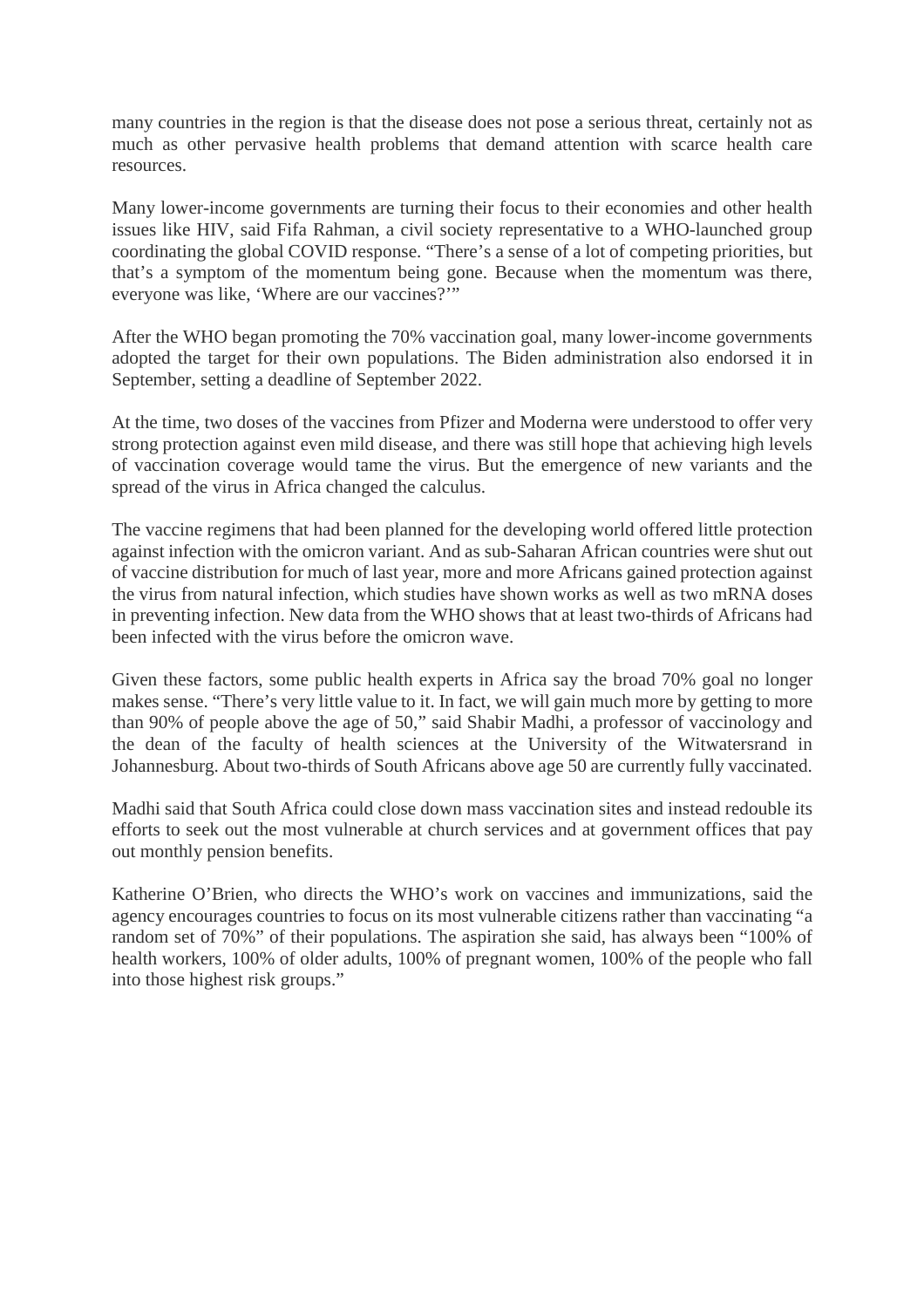#### **Minister urges private sector to join fight against malaria**

#### **Minister urges private sector to join fight against malaria (The Hindu:20220426)**

https://www.thehindu.com/news/national/minister-urges-private-sector-to-join-fight-againstmalaria/article65353586.ece

Leveraging technology to develop tailor-made solution crucial, says Mansukh Mandaviya Suggesting that the private sector including the private practitioners need to align their malaria case management, reporting and related activities with the national program, Union Health Minister Mansukh Mandaviya said the need is to emphasize progressive strengthening of health care delivery system and improving multi-sectoral coordination and collaboration.

"Not only diagnosis and treatment, "swachhta'' in our personal and community surroundings and social awareness regarding malaria control and prevention are equally important in our collective fight against the disease and for meeting our goal of elimination by 2030, " Dr. Mandaviya said on Monday in his address to commemorate World Malaria Day 2022. April books on health exhort readers to develop a strong mind and know their potential to build a disease-free life for themselves

#### **New COVID-19 surge**

#### **New COVID-19 surge | Children not more vulnerable, high risk population needs care, say experts (The Hindu:20220426)**

https://www.thehindu.com/news/national/new-covid-surge-children-not-more-vulnerablehigh-risk-population-needs-care/article65351149.ece

'Schools should continue to function for offline classes in full capacity' The daily rise in COVID–19 numbers is no cause for concern and India's focus should be on protecting those who may develop severe outcomes after the infection, say experts.

"The high risk and vulnerable population needs to be protected. The children are at the least risk of developing poor outcomes. In this backdrop, the schools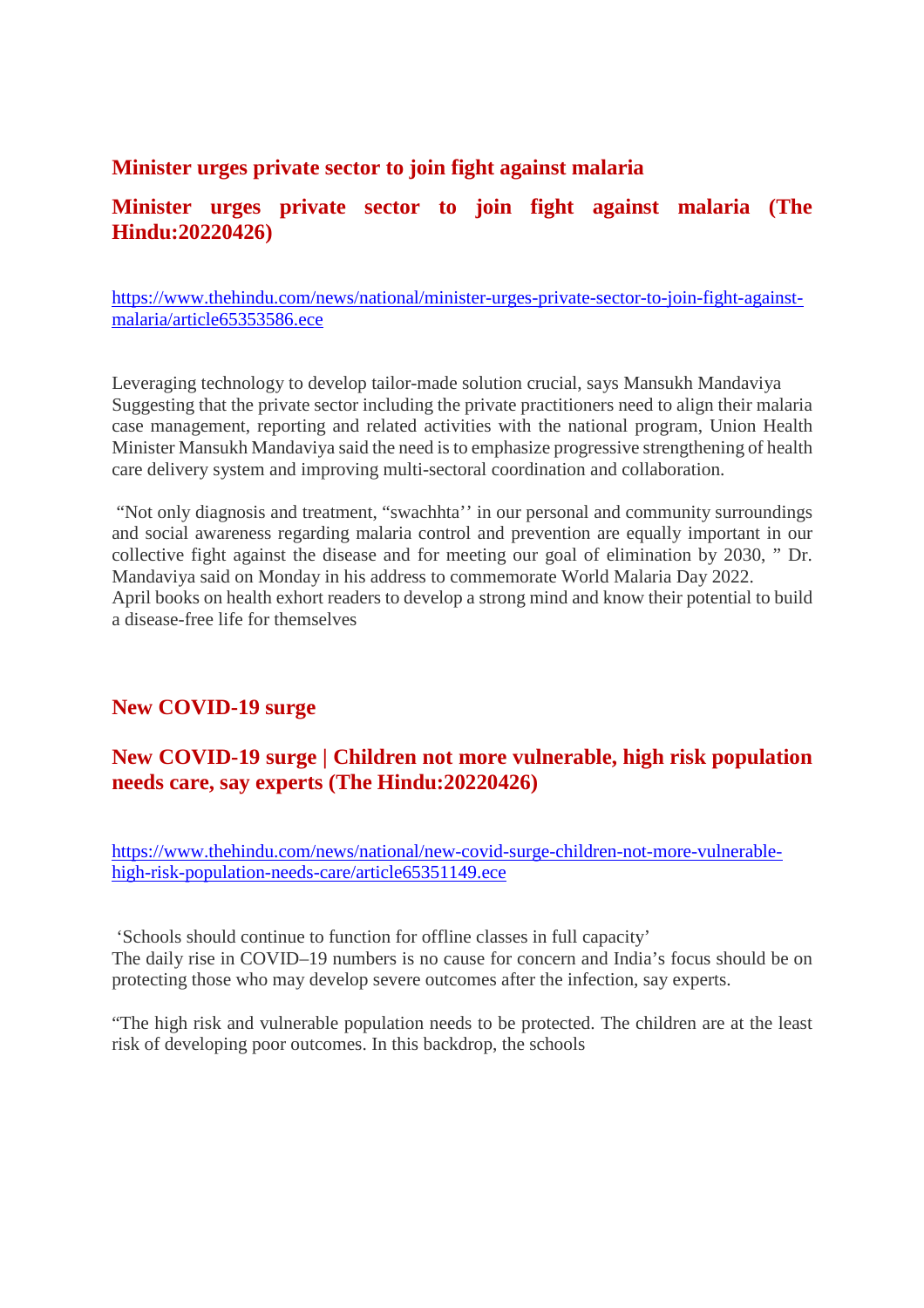#### **New COVID-19 surge | Children not more vulnerable, high risk population needs care, say experts(The Hindu:20220426)**

https://www.thehindu.com/news/national/new-covid-surge-children-not-more-vulnerablehigh-risk-population-needs-care/article65351149.ece

'Schools should continue to function for offline classes in full capacity' The daily rise in COVID–19 numbers is no cause for concern and India's focus should be on protecting those who may develop severe outcomes after the infection, say experts.

"The high risk and vulnerable population needs to be protected. The children are at the least risk of developing poor outcomes. In this backdrop, the schools

HIV (human immunodeficiency virus)

Over 17 lakh people contracted HIV in India in last 10 years by unprotected sex: RTI reply(The Hindu:20220426)

https://www.thehindu.com/sci-tech/health/over-17-lakh-people-contracted-hiv-in-india-inlast-10-years-by-unprotected-sex-rti-reply/article65350728.ece

The number of people contracting HIV (human immunodeficiency virus) in the last 10 years has come down significantly.

Over 17 lakh people contracted HIV in the country in the last 10 years due to unprotected intercourse, according to the data provided by National AIDS Control Organization in response to an RTI query.

#### **WHO**

#### **WHO says at least one child has died after increase of acute hepatitis cases in children (The Hindu:20220426)**

https://www.thehindu.com/sci-tech/health/who-says-at-least-one-child-has-died-afterincrease-of-acute-hepatitis-cases-in-children/article65349487.ece

The WHO said a common cold virus known as an adenovirus had been detected in at least 74 cases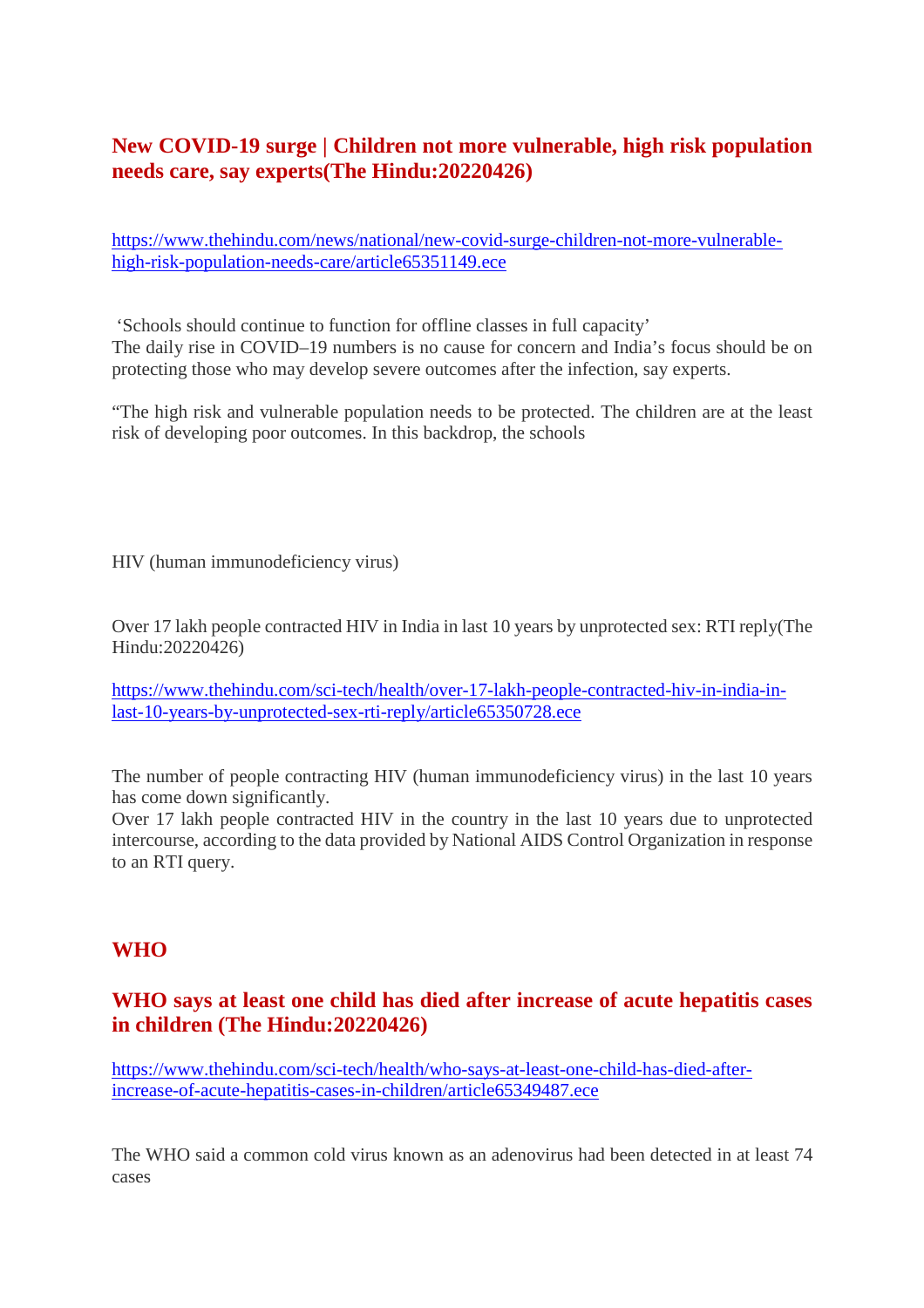The World Health Organization said on Saturday that at least one child death had been reported following an increase of acute hepatitis of unknown origin in children, and that at least 169 cases had been reported in children in 12 countries.

The WHO issued the figures as health authorities around the world investigate a mysterious increase in severe cases of hepatitis - inflammation of the liver –

#### **Omicron's BA.2.12 strain**

#### **Delhi reports first case of Omicron's BA.2.12 strain (The Hindu:20220426)**

https://www.thehindu.com/sci-tech/health/more-transmissible-ba212-variant-of-covid-19 found-in-delhi/article65348585.ece

Govt. should strengthen genome sequencing, masks do not help: Experts The national capital has reported the BA.2.12 variant of the COVID-19 for the first time, which is more transmissible than the Omicron variant (BA.2) of the virus, according to data seen by The Hindu.

The BA.2.12 is a sub lineage of the Omicron variant and was spotted during genome sequencing to find the current surge in COVID-19 cases in Delhi.

#### **Coronavirus Infection (The Hindu:20220426)**

https://epaper.bhaskar.com/detail/1259061/76208714458/mpcg/26042022/194/image/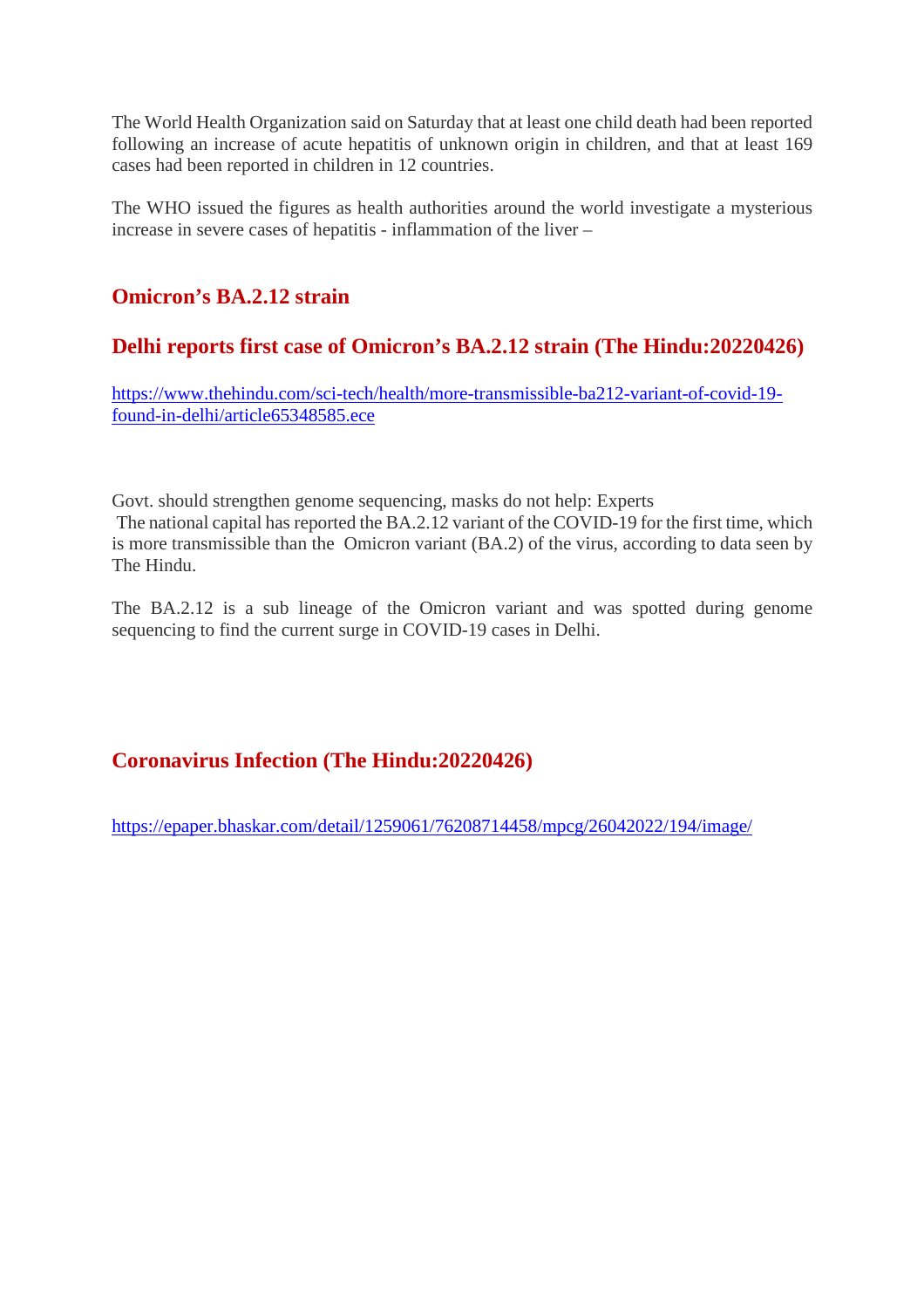### सावधानी जरूरी • दिल्ली में 25 अप्रैल तक कोरोना के मामलों में हुई 70% से अधिक की वृद्धि

# कोरोना की रोकथाम के लिए सरकार लगा सकती हैं कफ्यूँ, संक्रमण दर 6.42 फीसदी

### फर्क केस बढ़ने से नहीं, अस्पताल में भर्ती होने के रेट से पड़ता हैः एक्सपर्ट

हेल्थ एक्सपटर्स का कहना है कि दिल्ली में कुछ दिन और केस बढने की संभावना है, उसके बाद इसमें फिर से कमी आने लगेगी। नए केस बढ़ने से ज्यादा फर्क नहीं पड़ता, फर्क तब पडता है जब अस्पताल में भर्ती होने का रेट ज्यादा हो। दिल्ली या परे देश में इस वक्त किसी भी राज्य में अस्पताल में भर्ती होने वाले मरीजों का आंकड़ा नहीं बढ़ा है। दिल्ली में जितने भी एक्टिव केस है, उनके 2 या 3 प्रतिशत मरीजों को अस्पतालों में भर्ती होना पड रहा है। इसमें से भी डायरेक्ट कोविड से भर्ती होने का आंकड़ा कम है। साथ ही कोरोना से होने वाली मौतों का आंकडा बेहद कम है, इसलिए घबराने की जरुरत नहीं है, केवल सतर्क रहने की जरुरत है।

#### दिल्ली में अप्रैल के महीने में कोरोना संक्रमितों की स्थिति

फिलहाल दिल्ली में कोरोनावायरस से संक्रमितों की क्या स्थिति है. यह आप 1 से 25 अप्रैल के आंकडों से अंदाजा लगा सकते है। इन 25 दिनों मे कोरोना के मामलों में 70 प्रतिशत की बढोत्तरी हई है। इन तीन सप्ताह में ही इतने केस आ चुके है, जितने परे मार्च महीने में भी रिपोर्ट नहीं किए गए थे। दिल्ली सरकार के आंकडों के मुताबिक दिल्ली में अप्रैल के शुरुआत से ही केस बढ़ने शुरु हो गए थे। 1 अप्रैल से 7 अप्रैल के बीच दिल्ली में 826 नए केस दर्ज हुए थे। इसके अगले सप्ताह ही मामलों में 70 फीसदी तक का उछाल आ गया। इस तरह 8 से 14 अप्रैल के बीच 1,410 मामले दर्ज किए गए। 15 से 25 अप्रैल के बीच नए मामलों की संख्या 9.873 हो गई है, जो कि अप्रैल महीले में 70 फीसदी की बढ़ोत्तरी है। वहीं फरवरी में 29,624 केस दर्ज किए गए थे. क्योंकि तब तीसरी वेव का असर था।

#### कोरोना के नए मामले 1,011, एक मरीज की मौत

दिल्ली में कोरोना एक्टिव केस की संख्या बढ़कर 4.168 हो गई है। दिल्ली के स्वास्थ्य विभाग के अनुसार सोमवार को कोरोना के 1,011 नए मामले सामने आए। .<br>वहीं 817 मरीजों को छुट्टी दे दी गई, जबकि एक मरीज ने कोरोना के कारण दम तोड़ दिया। दिल्ली में कोरोना की जांच के लिए सोमवार को 15742 टेस्ट हुए जिसमें 6.42% संक्रमित पाए गए। अभी तक 18,74,876 लोग संक्रमित हो गए हैं। इनमें से 18,75,887 मरीज ठीक हो गए। वहीं 26168 मरीजों ने कोरोना के कारण दम तोड दिया है। कोरोना से मृत्युदर 1.39 फीसदी है।

| 15 से 25 अप्रैल के<br>बीच की स्थिति  |        |
|--------------------------------------|--------|
| तारीख                                | नए केस |
| 15 अप्रैल                            | 366    |
| 16 अप्रैल                            | 461    |
| 17 अप्रैल                            | 517    |
| 18 अप्रैल                            | 501    |
| 19 अप्रैल                            | 632    |
| 20 अप्रैल                            | 1,009  |
| 21 अप्रैल                            | 965    |
| 22 अप्रैल                            | 1042   |
| 23 अप्रैल                            | 1094   |
|                                      | 1083   |
|                                      |        |
| 24 अप्रैल<br>25 अप्रैल               | 1011   |
| होम आइसोलेशन में<br>मरीजों की संख्या |        |
|                                      | 685    |
|                                      | 700    |
| 15 अप्रैल<br>16 अप्रैल<br>17 अप्रैल  | 964    |
| 18 अप्रैल                            | 1,188  |
|                                      | 1,274  |
| 20 अप्रैल                            | 1,574  |
| १९ अप्रैल<br>21 अप्रैल               | 1948   |
|                                      | 21173  |
| 22 अप्रैल<br>23 अप्रैल               | 2532   |
| 24 अप्रैल<br>25 अप्रैल               | 3975   |

भास्कर न्यूज | नई दिल्ली

दिल्ली में अप्रैल महीने में अब तक कोरोना के मामलों मे 70 प्रतिशत से अधिक की बढोत्तरी हई है, जबकि सोमवार को संक्रमण दर 6.42 तक पहुंच गई है। हेल्थ एक्सपर्ट का कहना है कि दिल्ली सरकार को कोरोना की रोकथाम के लिए कर्फ्यू लगा देना चाहिए। हालांकि नियम के अनुसार संक्रमण दर 5 प्रतिशत से उपर लगातार 3 से 5 दिन तक बनी रहती है तो सरकार कर्फ्य लगा सकती है। वहीं आइसोलेशन में रहने वाले वाले कोरोना संक्रमित की संख्या पिछले 14 दिनों में 6 गुणा से अधिक बढ़ गई है। सरकारी आंकड़ों के मुताबिक 11 अप्रैल को दिल्ली होम आइसोलेशन मे कोरोना संक्रमितों की संख्या 447 थी, जो 25 अप्रैल को बढ़कर 3067 हो गई। इस दौरान अस्पतालों में भर्ती संक्रमितों की संख्या भी 17 से बढ़कर 121 हो गई है।

हालांकि, दिल्ली सरकार का दावा है कि मामले बढने के बावजुद अस्पतालों में भर्ती होने की दर कम है। दिल्ली में एक्टिव मरीजों की संख्या 11 अप्रैल को 601 थी, जो अब बढकर 41168 तक पहुंच गई है। हेल्थ एक्सपर्टों ने कोरोना मामलों मेँ वृद्धि कोरोना नियमों का सही से पालन नहीं करना बताया है। साथ ही इससे घरबराने की जरुरत नहीं है क्योंकि अधिकांश लोगों में टीकाकरण या पिछले संक्रमण के कारण इम्यूनिटी बनी हुई है। बता दे कि गत 13 जनवरी को दिल्ली में कोविड-19 के रिकॉर्ड 28,867 मामले दर्ज किए गए थे और 14 जनवरी को संक्रमण दर 30.6 प्रतिशत रही थी।

#### **Health Care Services (The Hindu:20220426)**

https://epaper.bhaskar.com/detail/1259061/549081449/mpcg/26042022/194/image/